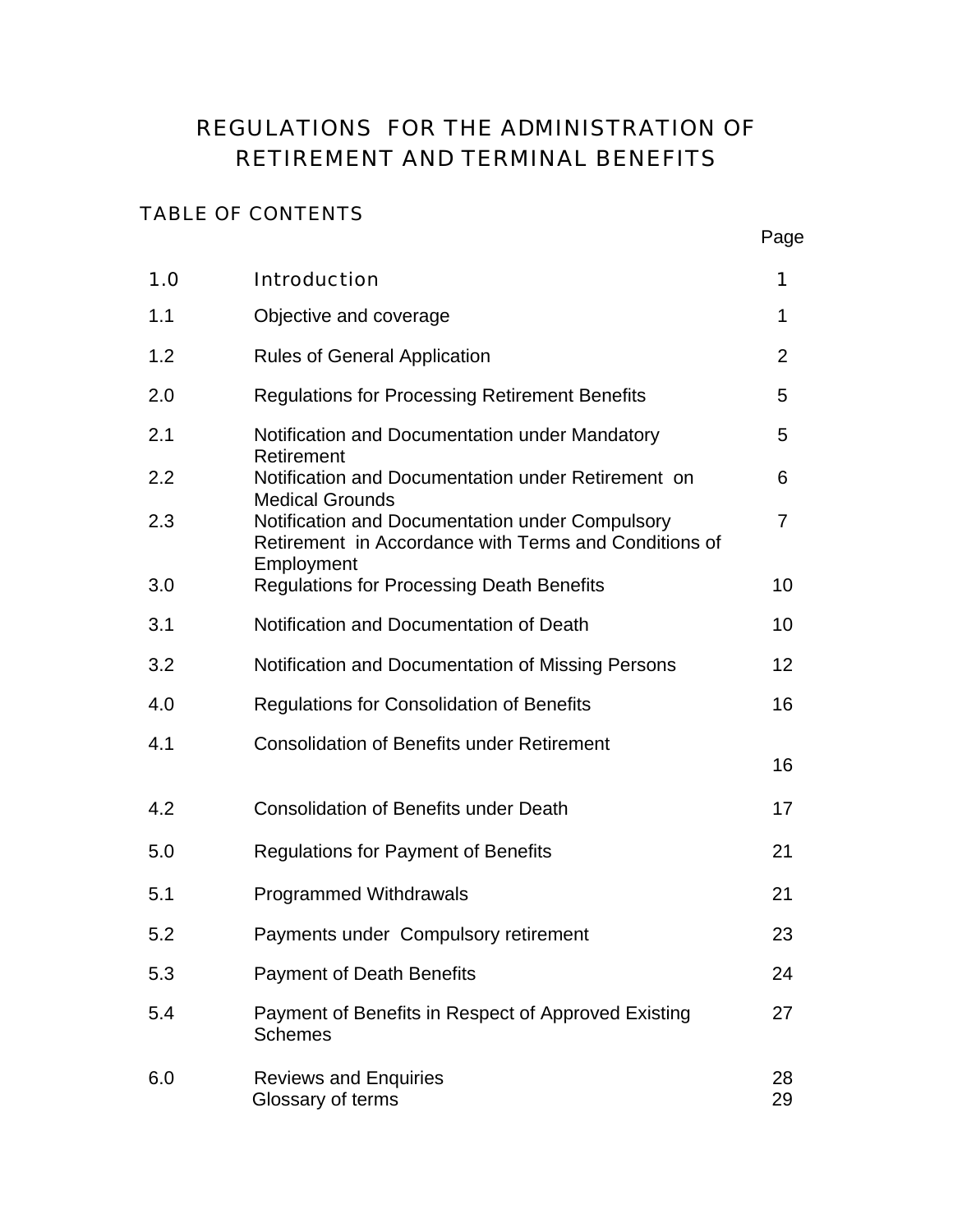# REGULATIONS FOR THE ADMINISTRATION OF RETIREMENT AND TERMINAL BENEFITS

### 1.0 INTRODUCTION

#### 1.1 Objective and Coverage

- 1.1.1 These regulations, which are considered the applicable minimum, have been put in place for the purpose of establishing uniform set of rules of general application, procedures, regulations and standards in relation to the application of the relevant sections of the Pension Reform Act 2004 (PRA) by pension fund operators in the administration of retirement and terminal benefits under the contributory pension scheme (the Scheme).
- 1.1.2 They provide the basic framework for administering specific issues regarding retirements, death and missing persons. They also provide framework for notification and documentation, consolidation and payment of benefits as well as programmed withdrawal modalities.
- 1.1.3 The regulations shall cover employees retiring from the Public Service of the Federation, the Federal Capital Territory, the Private Sector, as well as States and Local Governments that have adopted the Contributory Pension Scheme.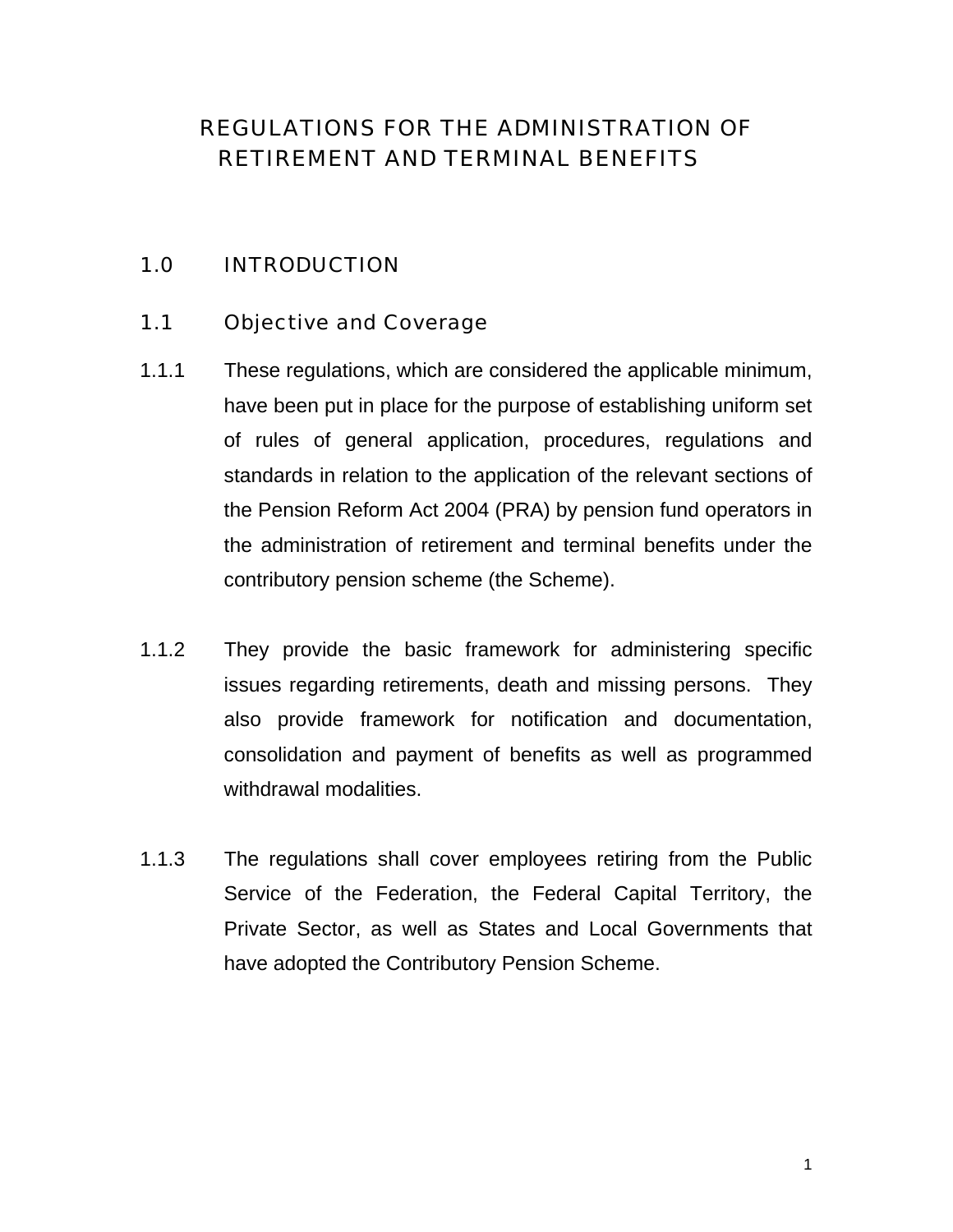### 1.2 Rules of General Application

- 1.2.1 An employee may access his/her RSA when he/she ceases to make further contributions into the RSA as a result of mandatory retirement, compulsory retirement, retirement on medical grounds, and death.
- 1.2.2 Mandatory retirement shall be when an employee disengages from active service at the retirement age or completion of the length of service based on the terms of his/her employment, after attaining the age of 50 years.
- 1.2.3 Compulsory retirement shall be when an employee disengages from active service in accordance with the terms and conditions of service, before attaining the age of 50 years.
- 1.2.4 Retirement on medical grounds shall be when an employee disengages from active service
	- a. based on the advice of a suitably qualified physician or medical board certifying that the employee is no longer mentally or physically capable of carrying out the functions of his/her office.
	- b. Due to total or permanent disability either of mind or body.
- 1.2.5 An RSA holder shall, within six (6) months to his/her mandatory or compulsory retirement, notify the PFA of the impending retirement.
- 1.2.6 The retiring employee may opt to move his/her RSA to another PFA, at the point of retirement, for the purpose of commencing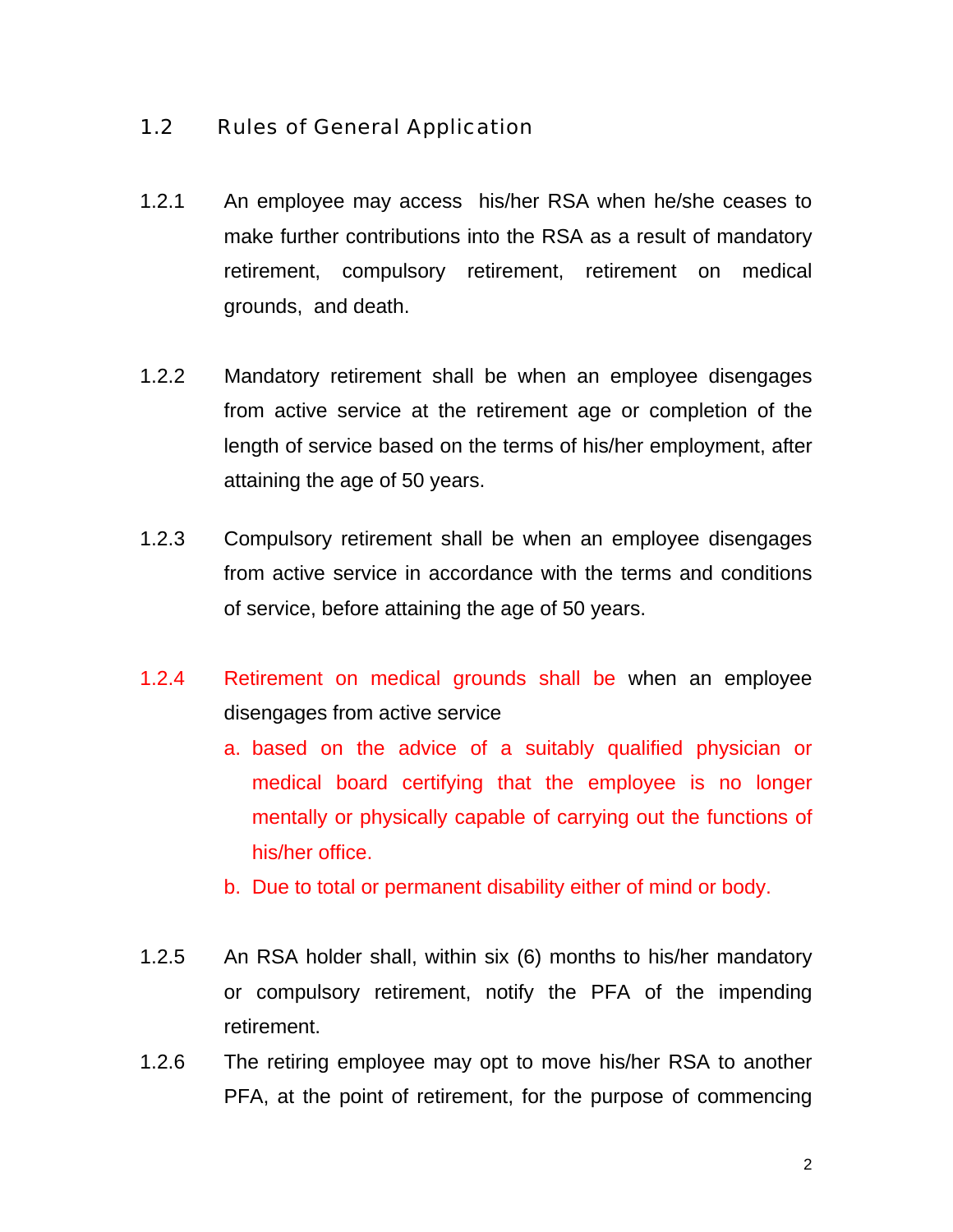programmed withdrawal without any liability, as well as after retirement in line with the regulations for transfers. The transferring PFA shall update the RSA before such transfer.

- 1.2.7 The Commission shall provide to the PFAs, the methodology/model and other necessary details such as, the mortality tables, assumed rate of returns and applicable commission/fees chargeable, for computing the pension payments under programmed withdrawals, which may be reviewed periodically.
- 1.2.8 A PFA shall advise a retiring employee of the features of its programmed withdrawal products, including the rates of return, and shall also advise the employee to obtain quotations from insurance companies on annuity products.
- 1.2.9 A PFA shall not impose any option on the retiring employee or coerce or influence the choice of the employee between programmed withdrawal and annuity.
- 1.2.10 Necessary information on annuities shall be displayed on the websites of the National Pension Commission and life insurance companies for on-line access by retiring employees.
- 1.2.11 The PFA shall not offer annuity products either solely or jointly with an insurance company, directly or indirectly.
- 1.2.12 A retiree shall receive periodic payments from his/her RSA either on a monthly or quarterly basis.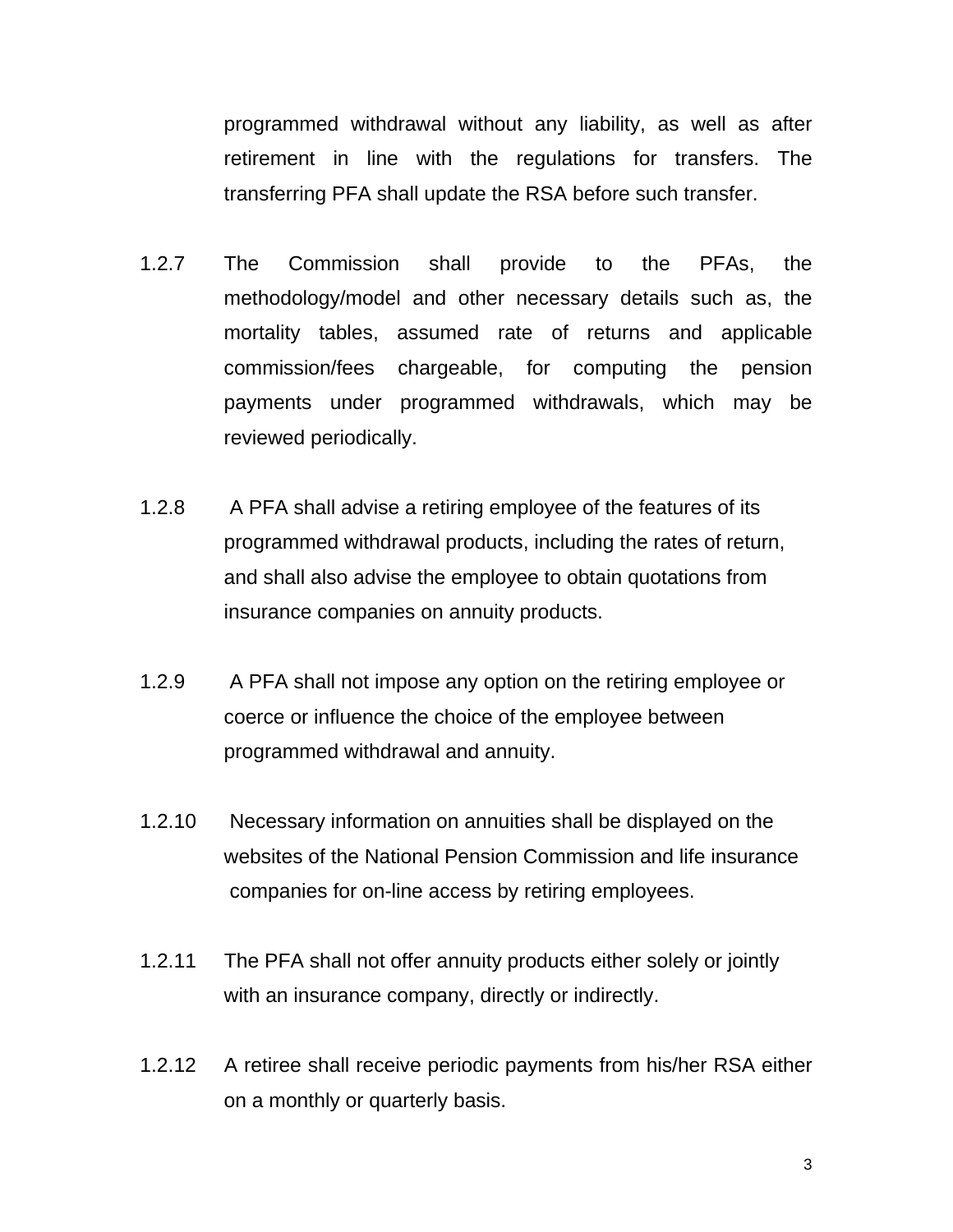## 2.0 REGULATIONS FOR PROCESSING OF RETIREMENT **BENEFITS**

### 2.1 Notification and Documentation under Mandatory Retirement

- 2.1.1 All arrangements preparatory to the retirement of the RSA holder, as outlined in Sections 2.1, 4.1 and 5.1 of these regulations, shall be made and concluded within a period of six (6) months prior to the date of retirement.
- 2.1.2 The PFA shall, along with the notification in 1.2.5 above, request the RSA holder to provide the official notice of retirement from his/her employer, not later than three (3) months to the expected date of retirement and his/her last pay slip or any other evidence of total annual remuneration, as well as the evidence of any accrued pension rights/acknowledgement of indebtedness (for an employee in the private sector).
- 2.1.3 Pursuant to 2.1.2 above, the PFA shall sight the original of the notice of retirement and pay slip or evidence of total annual remuneration and shall retain photocopies.
- 2.1.4 During the six-month preparation period, the PFA shall advise the retiring employee on the various modes of withdrawal from his/her RSA upon retirement.
- 2.1.5 The PFA shall notify the Commission of the impending retirement of the RSA holder by completing a Standard Notice of Retirement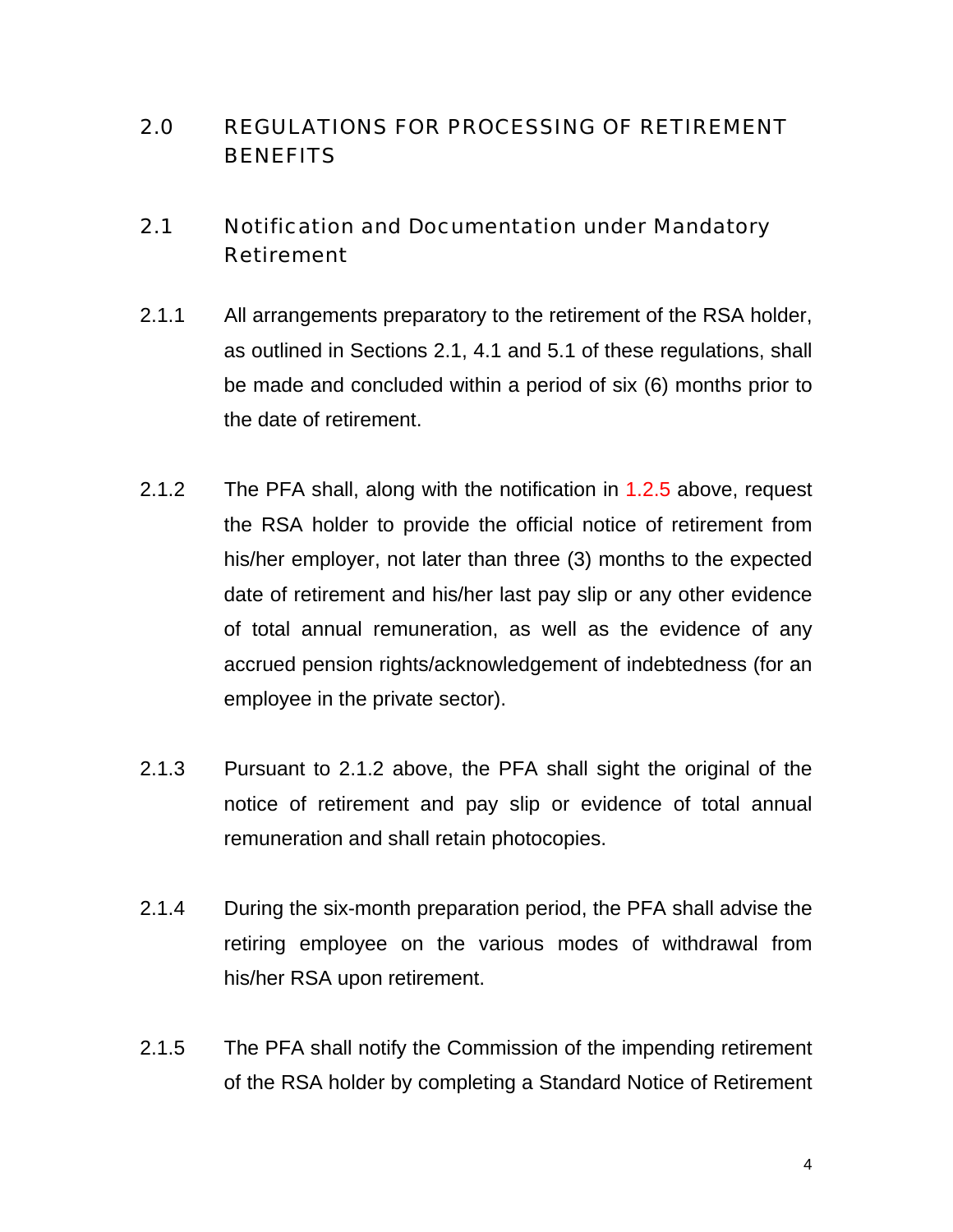which shall contain minimum information as in Appendix 1 to this regulation.

2.1.6 Where the RSA holder is an employee in the public sector, the PFA shall forward to the Commission, the Certified True Copy of the Retirement Bond Certificate for the process of redemption, in line with the regulations for the redemption of the Federal Government Retirement Bonds.

## 2.2 Notification and Documentation under retirement on Medical Grounds

- 2.2.1 Any employee retiring as a result of mental or physical incapability or total or permanent disability of mind or body shall be deemed to be retiring on medical grounds.
- 2.2.2 Pursuant to 2.2.1 above, the PFA shall request an employee retiring on medical grounds, or his/her representative or employer, to provide the original copies of following documents:
	- i) a medical certificate issued by a properly constituted Medical Board or a suitably qualified physician; (The Commission shall advise operators in this regard after due consultation with the Medical Association of Nigeria).
	- ii) the letter of notification of retirement issued by his/her employer also authenticating the medical certificate; and
	- iii) pay slip or evidence of total annual remuneration.
	- iv) Evidence of any accrued pension rights/acknowledgement of indebtedness (if an employee in the private sector).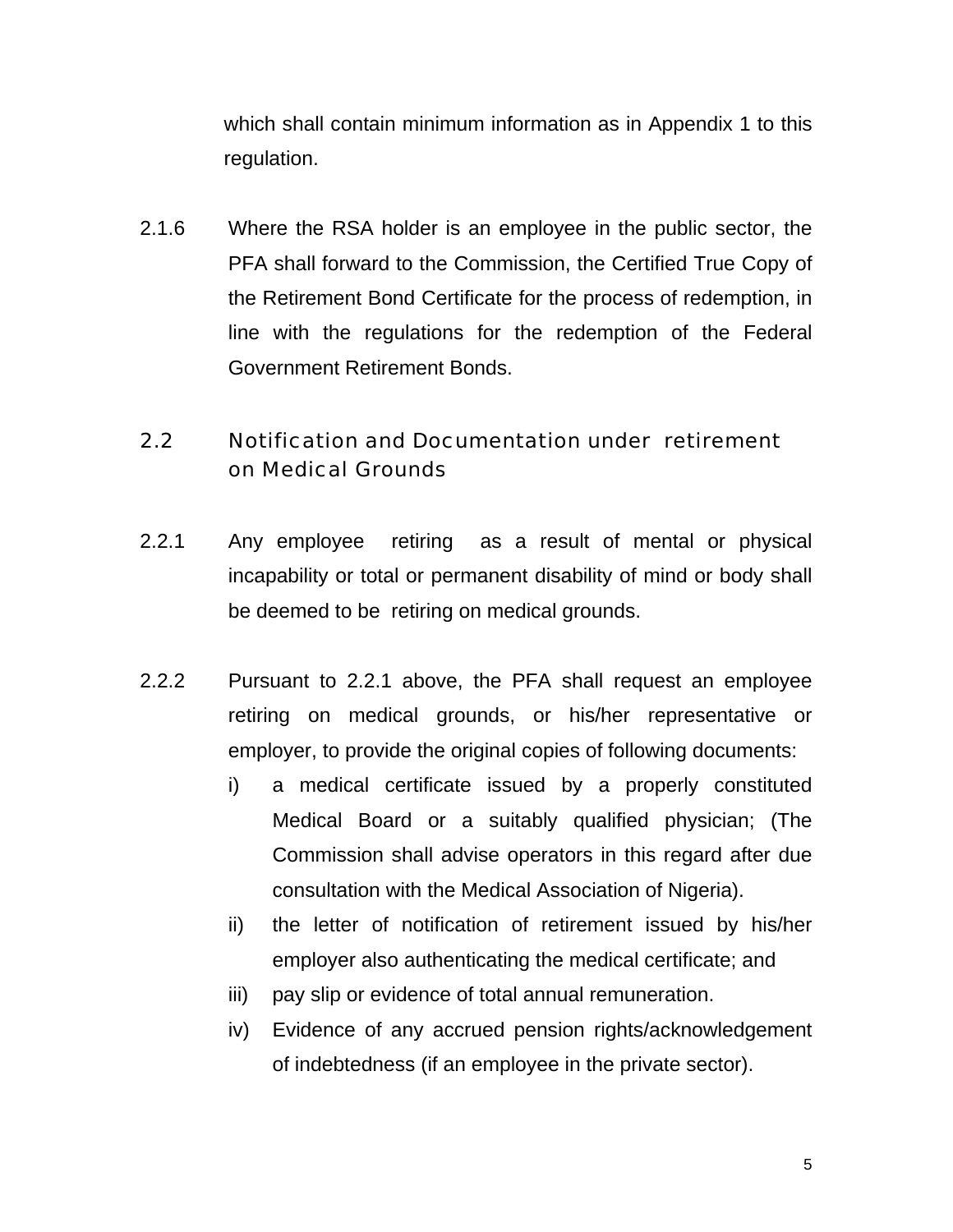- 2.2.3 Upon receipt of the documents in 2.2.2 above, the PFA shall sight the original documents and retain copies for its records.
- 2.2.4 The PFA shall notify the Commission of the retiring employee by completing a Standard Notice of Retirement (Appendix 1).
- 2.2.5 In addition to 2.2.4 above, the PFA shall forward to the Commission, the Certified True Copy of the Retirement Bond Certificate for the process of redemption, in line with the regulations for the redemption of the Federal Government Retirement Bonds.
- 2.2.6 Any employee who retires on medical grounds may obtain a recertification of his/her fitness after a period of two years from the earlier medical certification.
- 2.2.7 Pursuant to 2.2.6 above, the retiree may re-enter the Scheme if he/she obtains a medical certification of fitness from a properly constituted Medical Board or a suitably qualified physician and upon securing an employment. Such re-entry automatically ends the withdrawal option and empowers the employee to resume contributions into the RSA.

## 2.3 Notification and Documentation under Compulsory Retirement in Accordance with Terms and Conditions of Employment

2.3.1 The PFA shall request an employee retiring before the age of 50 years in accordance with the terms and conditions of his/her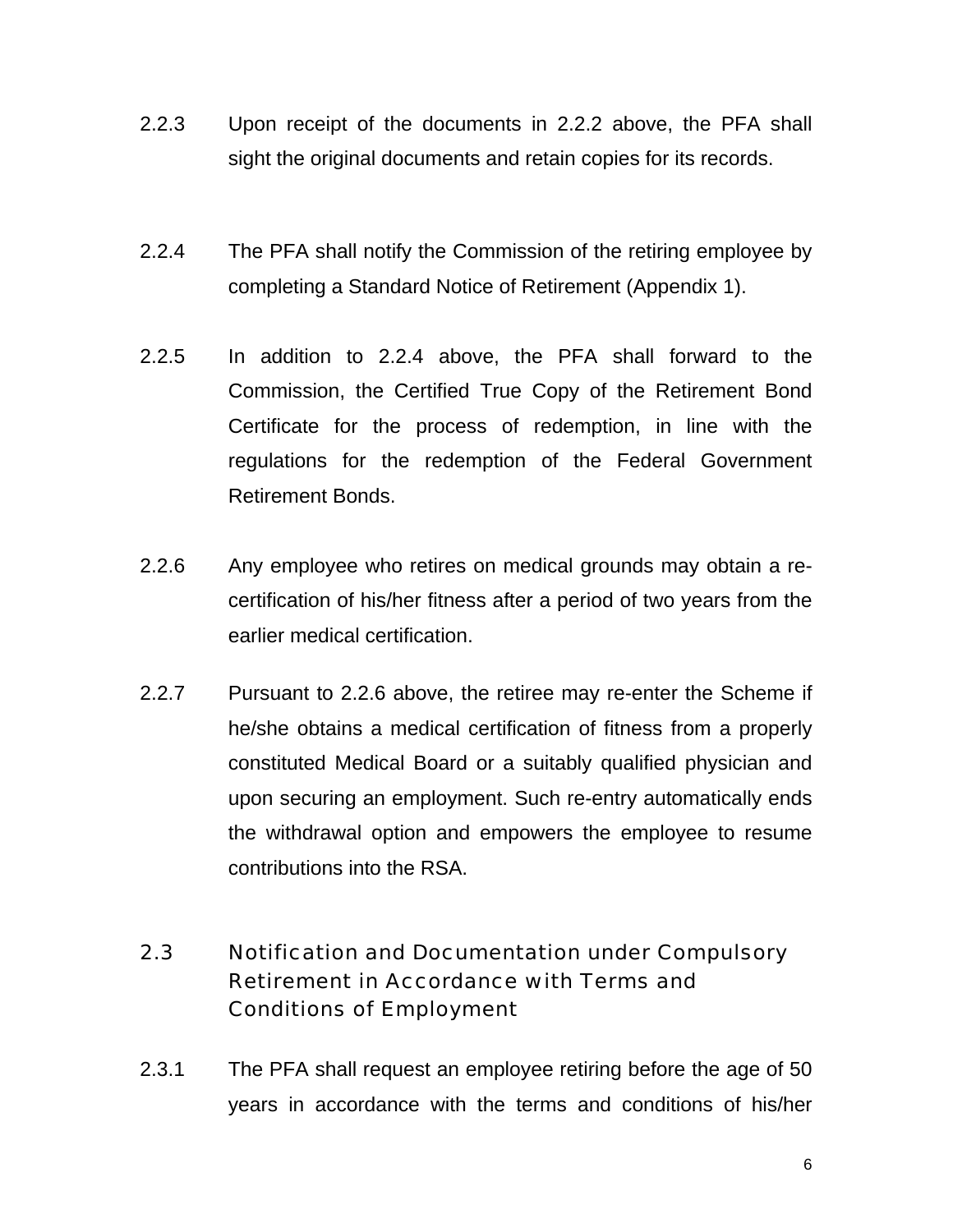employment, to provide the original copies of following documents:

- i) A letter of notification of retirement issued by his/her employer;
- ii) A document confirming that the retirement is in accordance with terms and conditions of his/her employment
- iii) Pay slip or evidence of total annual remuneration.
- iv) Evidence of any accrued pension rights/acknowledgement of indebtedness (if an employee in the private sector), as well as any outstanding pension contribution.
- 2.3.2 Upon receipt of the documents in 2.3.1 above, the PFA shall sight the original documents and retain copies for its records.
- 2.3.3 The PFA shall take necessary steps to verify the genuineness of the documents submitted in 2.3.1.
- 2.3.4 Upon satisfactory verification, the PFA shall notify the Commission of the retiring employee by completing a Standard Notice of Retirement (Appendix 1).
- 2.3.5 In addition to 2.3.4 above, the PFA shall forward to the Commission, the Certified True Copy of the Retirement Bond Certificate for the process of redemption, in line with the regulations for the redemption of the Federal Government Retirement Bonds.
- **2.3.6 Any employee who retires in accordance with the terms and conditions of his/her employment before attaining the age of**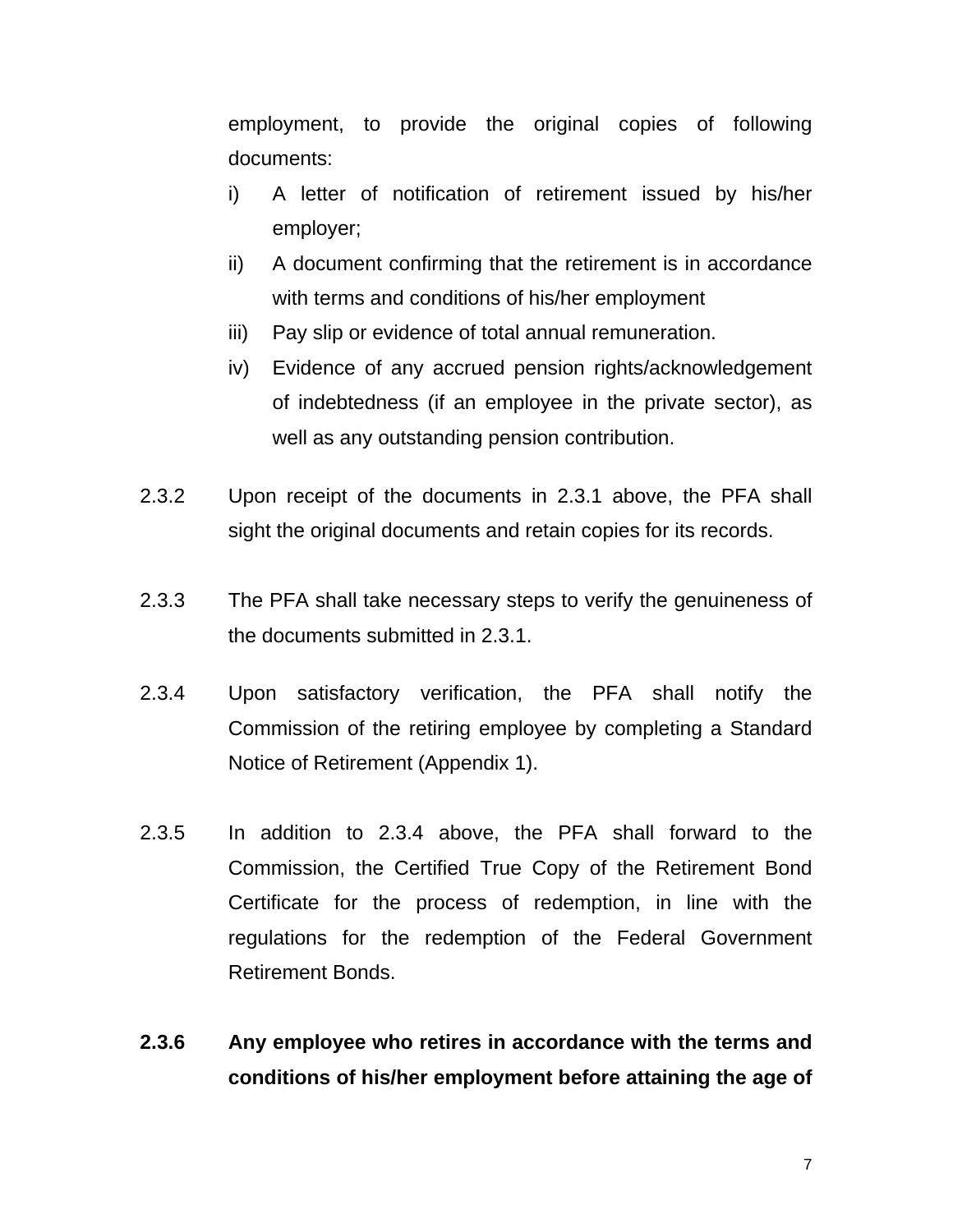**50 years, shall have full access to his/her RSA in accordance with the procedures set out in Section 4.0 and 5.1 of these regulations.** 

- **2.3.7 Such retiree in 2.3.6 may on request, withdraw a lump sum amount up to 25% of the balance on his/her RSA and upon attaining the age of 50 years, may access the balance standing to the credit of his/her RSA in accordance with the procedures set out in Section 4.0 and 5.1 of these regulations.**
- **2.3.8 If the retiree in 2.3.6 and 2.3.7 secures another employment before he/she attains the age of 50 years, he/she may resume contribution into his/her RSA.**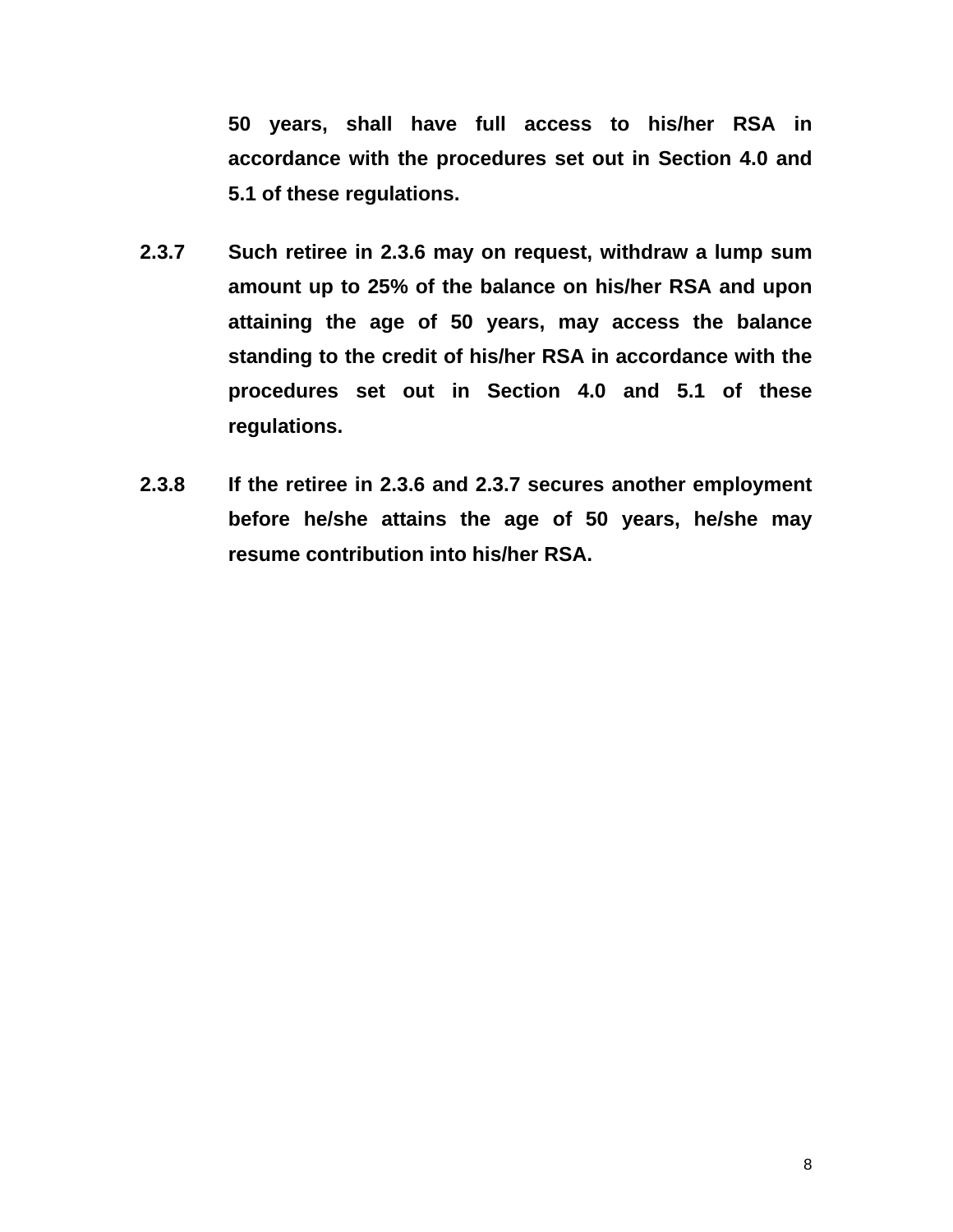#### 3.0 REGULATIONS FOR PROCESSING DEATH BENEFITS

#### 3.1 Notification and Documentation of Death

- 3.1.1 The employer or Next-of-Kin or the representative of the deceased shall notify the PFA of the death of the employee/retiree.
- 3.1.2 The Next-of-Kin shall provide a satisfactory means of identification such as current International Traveling Passport, National Identity Card or letter of confirmation of identity from his/her bank or a Notary Public.
- 3.1.3 The PFA shall confirm the identity of the Next-of-Kin with the information on its database.
- 3.1.4 A Next-of-Kin who cannot provide any of the means of identification stated in 3.1.2 above, shall be identified by a  $3<sup>rd</sup>$ party, who in addition to providing any of the satisfactory means of identification stated in 3.1.2, shall provide a letter of confirmation of identity of the Claimant from a Notary Public.
- 3.1.5 If the PFA is satisfied with the identity of the next of kin, the PFA shall demand a combination of item (i) and any of items (ii)  $-$  (vii) below, which shall serve as adequate evidence of death of the employee/retiree, while item (viii) is optional:
	- i) Letter of Administration or Will admitted to Probate;
	- ii) Certificate of Death/Cause of Death;
	- iii) Certificate of Registration of Death;
	- iv) Police Report (if death is by accident);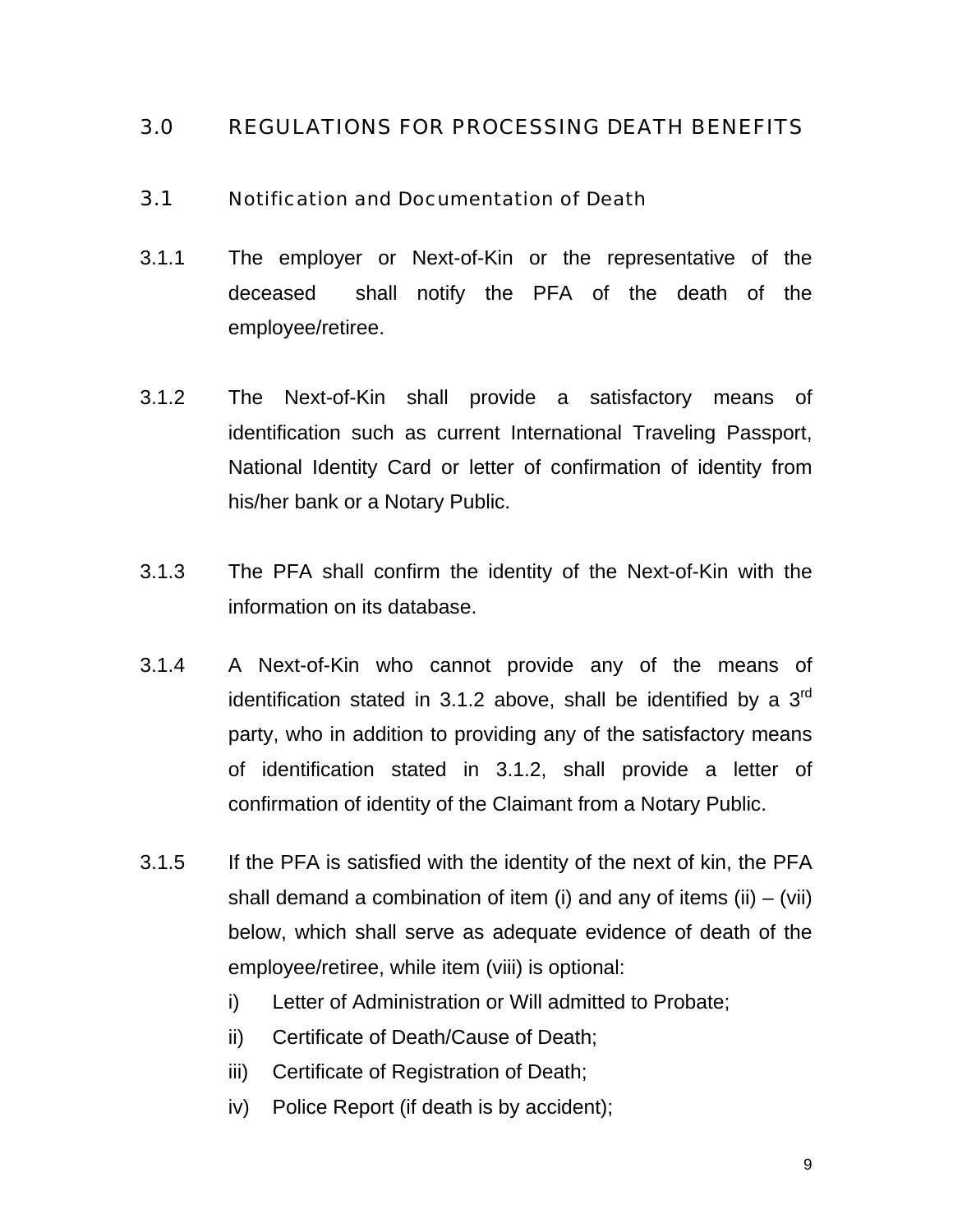- v) Burial Warrant issued by a Local Government Council;
- vi) Evidence of Death/Burial issued by an Islamic Community Head or Judge of a Sharia Court.
- vii) Evidence of Death/Burial issued by a Leader of a registered church.
- viii) Copy of obituary poster (if any)
- 3.1.6 The PFA shall confirm the validity of the Letter of Administration or Will admitted to Probate and sight the originals of other documents in 3.1.5 above.
- 3.1.7 The PFA shall notify the Commission of the death of the employee/retiree by sending an electronic Death/Missing Persons Notification Report (which shall contain minimum information as in Appendix 2) within 48 hours of receipt of the notification.
- 3.1.8 In addition to the Death/Missing Persons Notification Report, the PFA shall forward to the Commission, the Certified True Copy of the Retirement Bond Certificate for the process of redemption, in line with the regulations for the redemption of the Federal Government Retirement Bonds.
- 3.1.9 Upon satisfactory evaluation of the Death/Missing persons Notification Report, the Commission shall process and advise the Central Bank of Nigeria to remit the proceeds of the Retirement Bond into the deceased's RSA.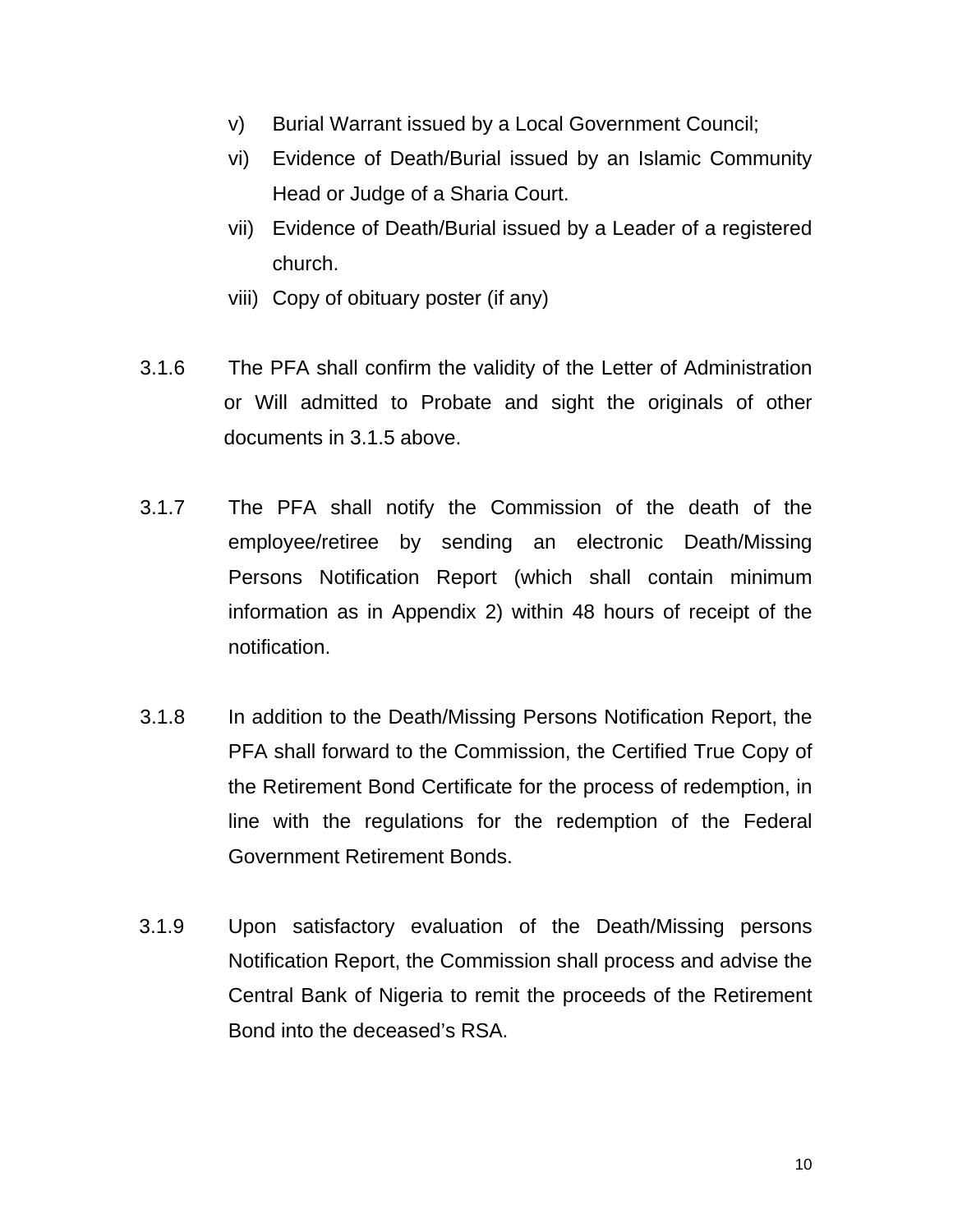#### 3.20 Notification and Documentation of Missing Persons

- 3.2.1 The employer and/or Next-of-Kin shall notify the PFA of the disappearance of the employee/retiree.
- 3.2.2 Such notification as in 3.2.1 above shall be after a minimum period of 12 months following the disappearance of the missing person.
- 3.2.3 The PFA shall confirm the identity of the Next-of-Kin with the information on its database.
- 3.2.4 The Next-of-Kin shall provide a satisfactory means of identification such as current International Traveling Passport, National Identity Card or letter of confirmation of identity from his/her bank or Notary Public.
- 3.2.5 A Next-of-Kin who cannot provide any of the means of identification stated in 3.2.4 above, shall be identified by a  $3<sup>rd</sup>$ party, who in addition to providing any of the satisfactory means of identification stated in 3.2.4, shall provide a letter of confirmation of identity of the claimant from a Notary Public.
- 3.2.6 If the PFA is satisfied with the identity of the next of kin, the PFA shall demand items (i) and (ii) and, if available, item (iii) of the list below, which shall serve as adequate evidence that the employee/retiree is missing:
	- i) A Police Report confirming that the person has been missing with effect from the reported date, the circumstance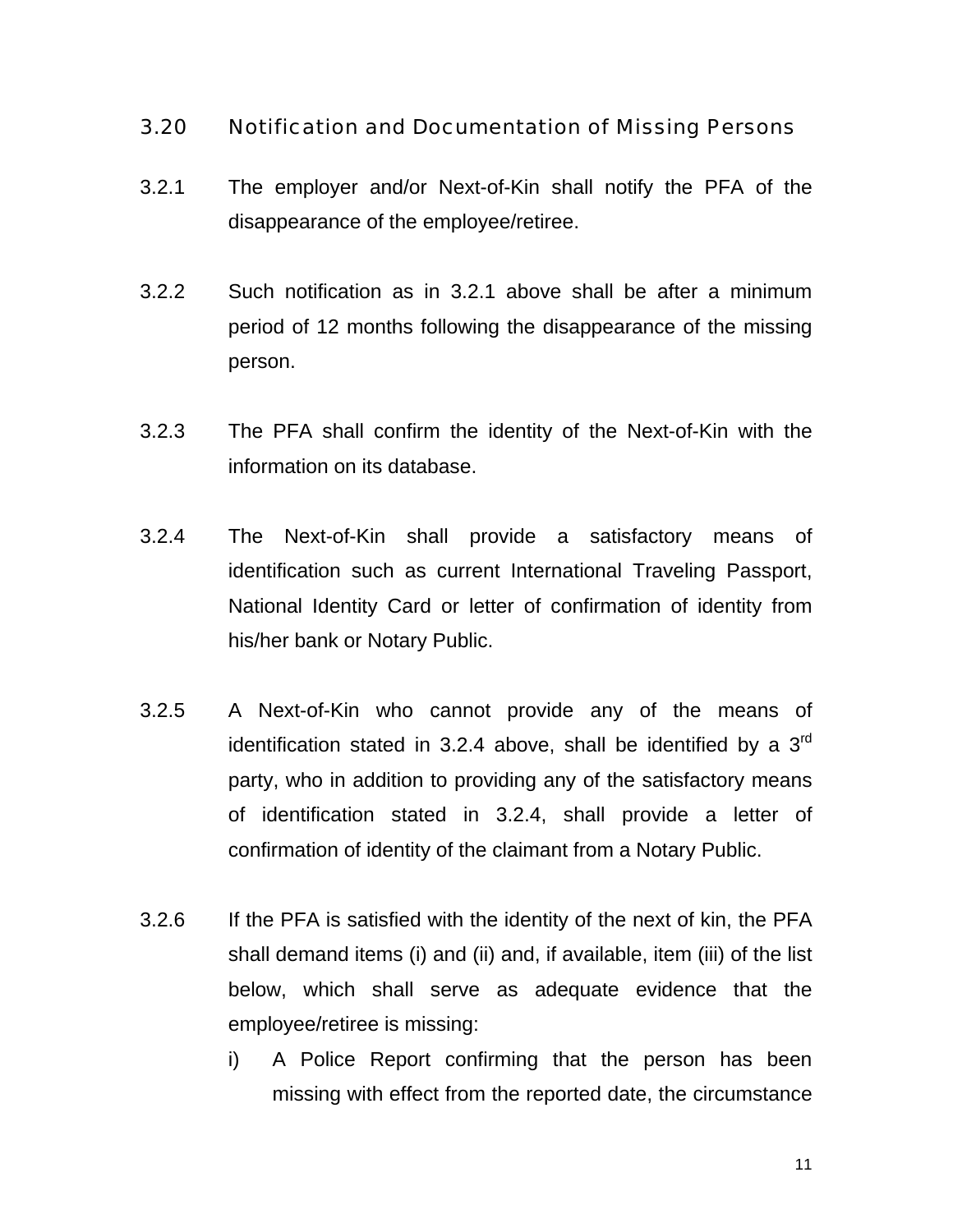of the disappearance and that the person has not been found after 12 months.

- ii) Letter of confirmation of disappearance from the employer (if in active employment at the time of disappearance) also bearing the passport photograph of the missing person.
- iii) Newspaper publication announcing the disappearance of the person.
- 3.2.7 The PFA shall confirm the validity of the documents stated in 3.2.6 above.
- 3.2.8 The PFA shall notify the Commission of the disappearance of the employee/retiree by sending a Death/Missing Persons Notification Report (as contained in Appendix 2), within 48 hours of receipt of the notification, seeking the decision of the Board of Inquiry on Missing Persons, constituted by the Commission.
- 3.2.9 In addition to the Death/Missing Persons Notification Report, the PFA shall forward copies of the documents in 3.2.6 above to the Commission.
- 3.2.10 The Board of Inquiry shall examine the documents and the facts of the case and shall convey its findings and conclusions to the Commission within 30 working days of receipt of the notification from the Commission.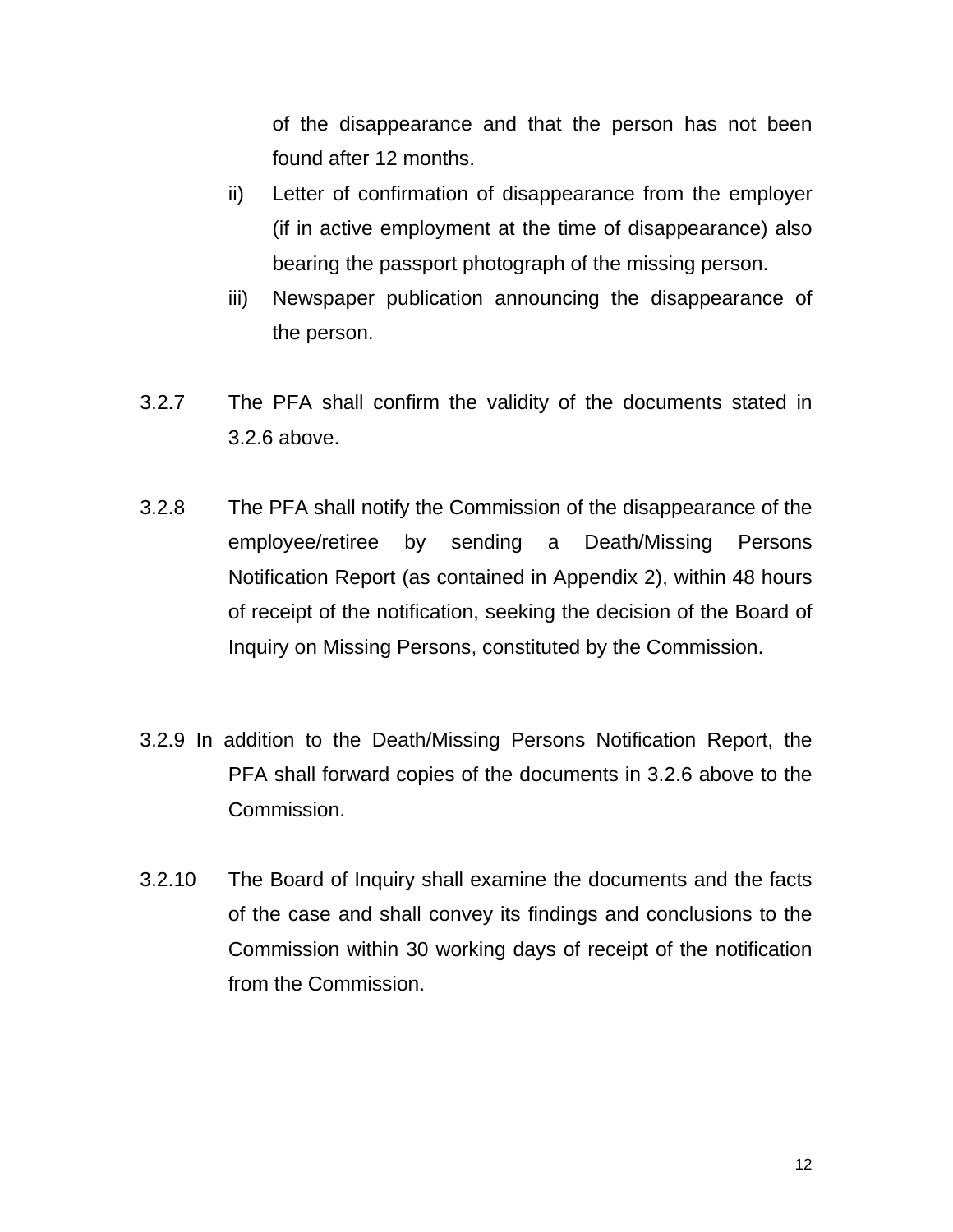- 3.2.11 The Commission shall convey the decision of the Board of Inquiry to the PFA and employer within 48 hours of its receipt of the report of the Board of Inquiry.
- 3.2.12 Where the decision of the Board of Inquiry reasonably presumes the missing person dead, the PFA shall give a copy of the report of the Board of Inquiry to the Next-of-Kin and request him/her to submit a Letter of Administration or Will admitted to Probate.
- 3.2.13 The PFA shall forward to the Commission the following information on the missing person now presumed dead, within 48 hours of receipt of the decision of the Board of Inquiry:
	- i) Accumulated contributions to date.
	- ii) Date of Retirement (if a retiree).
	- iii) Balance of retirement benefits under programmed withdrawal, if any (if a retiree).
	- iv) Status of retirement bond (if an active public sector employee).
	- v) Status and evidence of any "accrued benefits" (if an active private sector employee).
	- vi) Status of life insurance policy (if an active employee).
- 3.2.14 In addition to 3.2.13 above, the PFA shall forward to the Commission, the Certified True Copy of the Retirement Bond Certificate for the process of redemption, in line with the regulations for the redemption of the Federal Government Retirement Bonds.
- 3.2.15 Where the decision of the Board of Inquiry does not reasonably presume the missing person dead, the Board shall advise on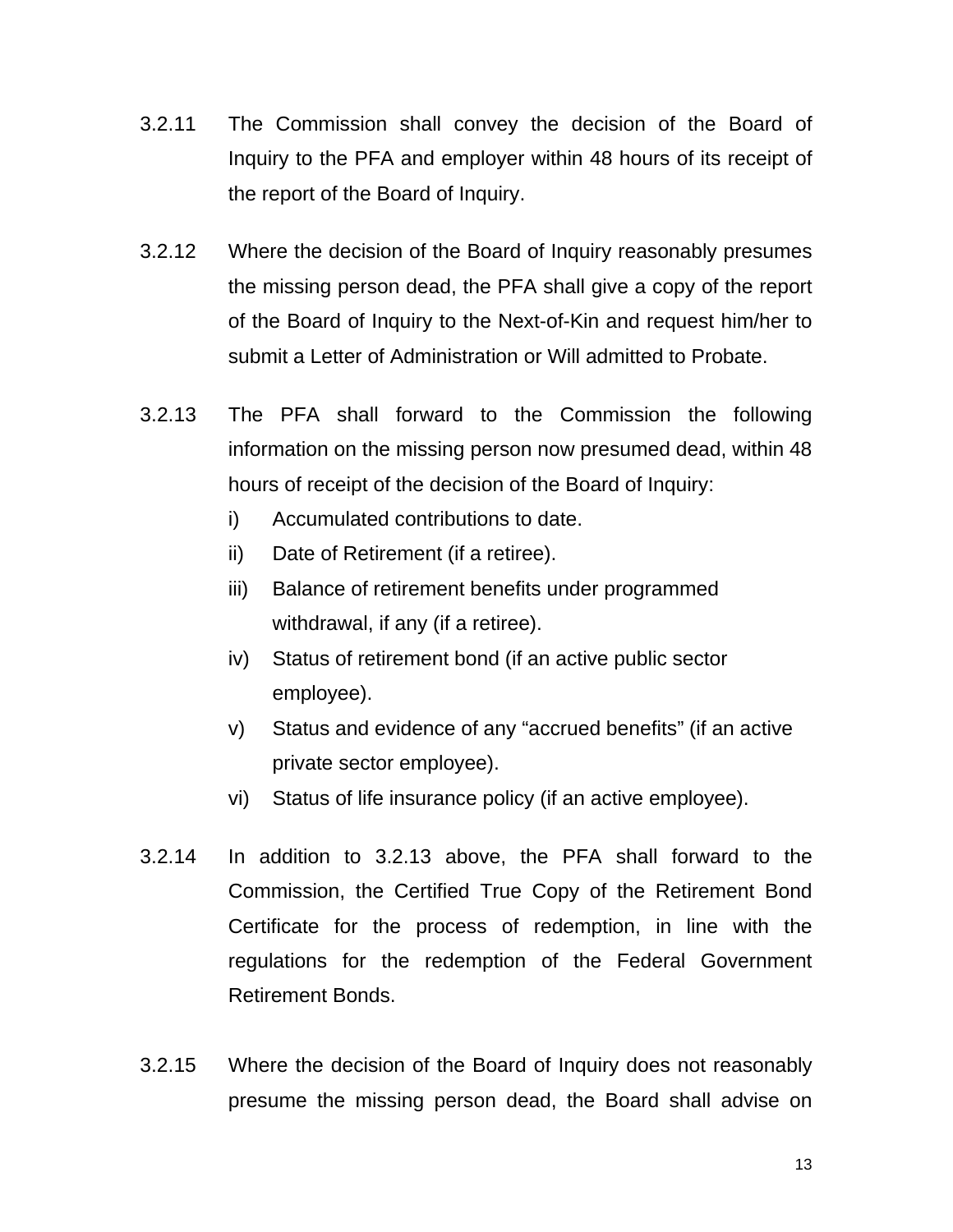further lines of action, based on the circumstance, which the PFA shall convey to the Next  $-$  of  $-$  Kin in addition to a copy of the report of the Board of Inquiry.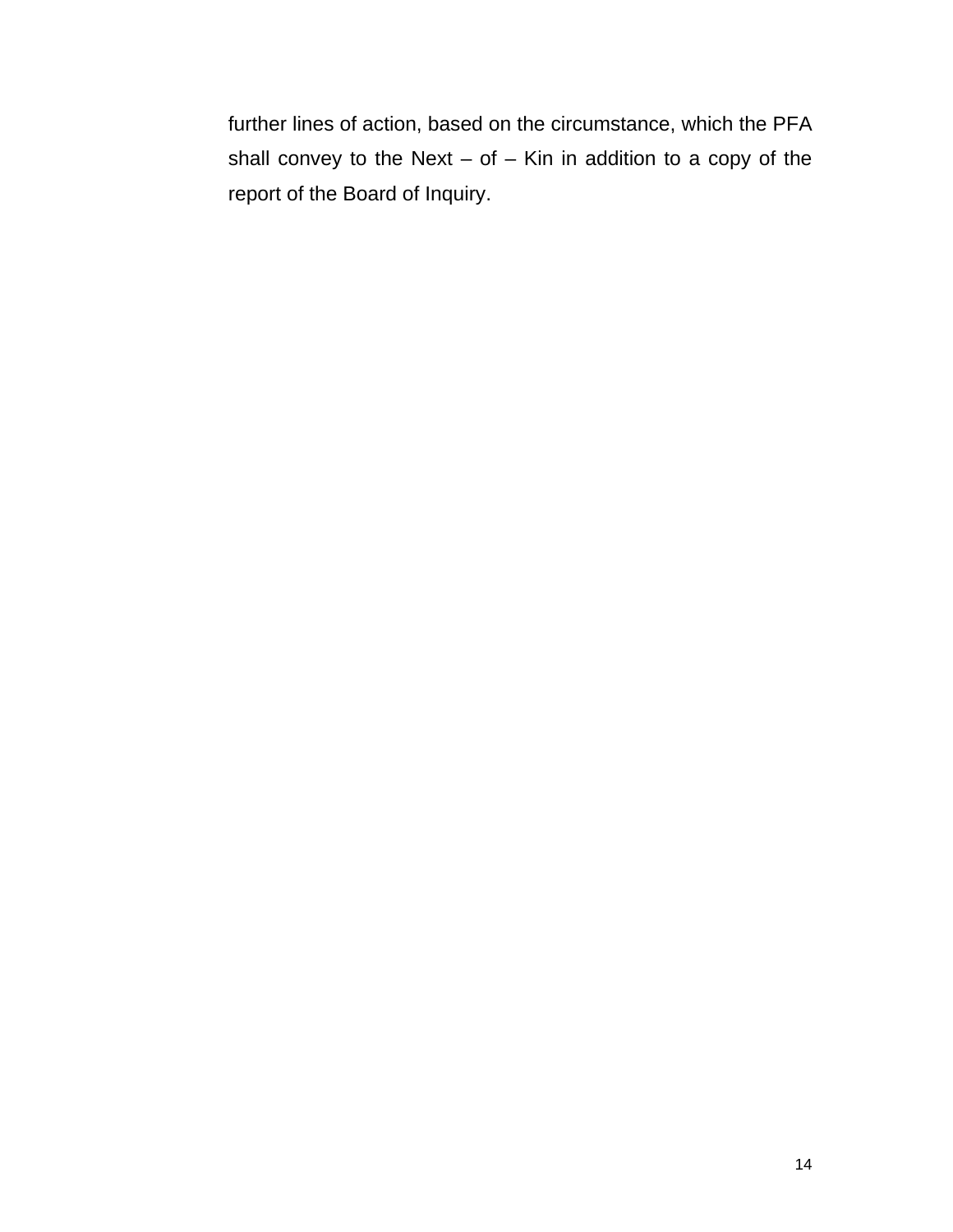#### 4.0 REGULATIONS FOR CONSOLIDATION OF BENEFITS

#### 4.1 Consolidation of Benefits under Retirement

- 4.1.1 In consolidating benefits under this section, the PFA shall take the following necessary steps, in liaison with other relevant parties, to ensure that all the entitlements of a retiree or deceased person are credited to his/her RSA for the purpose of determining the final balance on RSA before withdrawal of retirement or terminal benefits.
- 4.1.2 The Commission shall confirm the information contained in the Standard Notice of Retirement with the registration database and where appropriate, commence the process of redemption, in line with the regulations for the Redemption of the Federal Government Retirement Bonds.
- 4.1.3 Pursuant to 4.1.2 above, the Commission shall advise the Central Bank of Nigeria to redeem and remit the proceeds of the Retirement Bond to the RSA within a period of not more than seven (7) working days of obtaining the information in 2.1.5 and 2.1.6 above.
- 4.1.4 Where there are outstanding contributions and/or accrued benefits, the PFA shall request the employer to pay same to the RSA, not later than seven (7) days in case of a loss of job/resignation, or two (2) months to the expected date of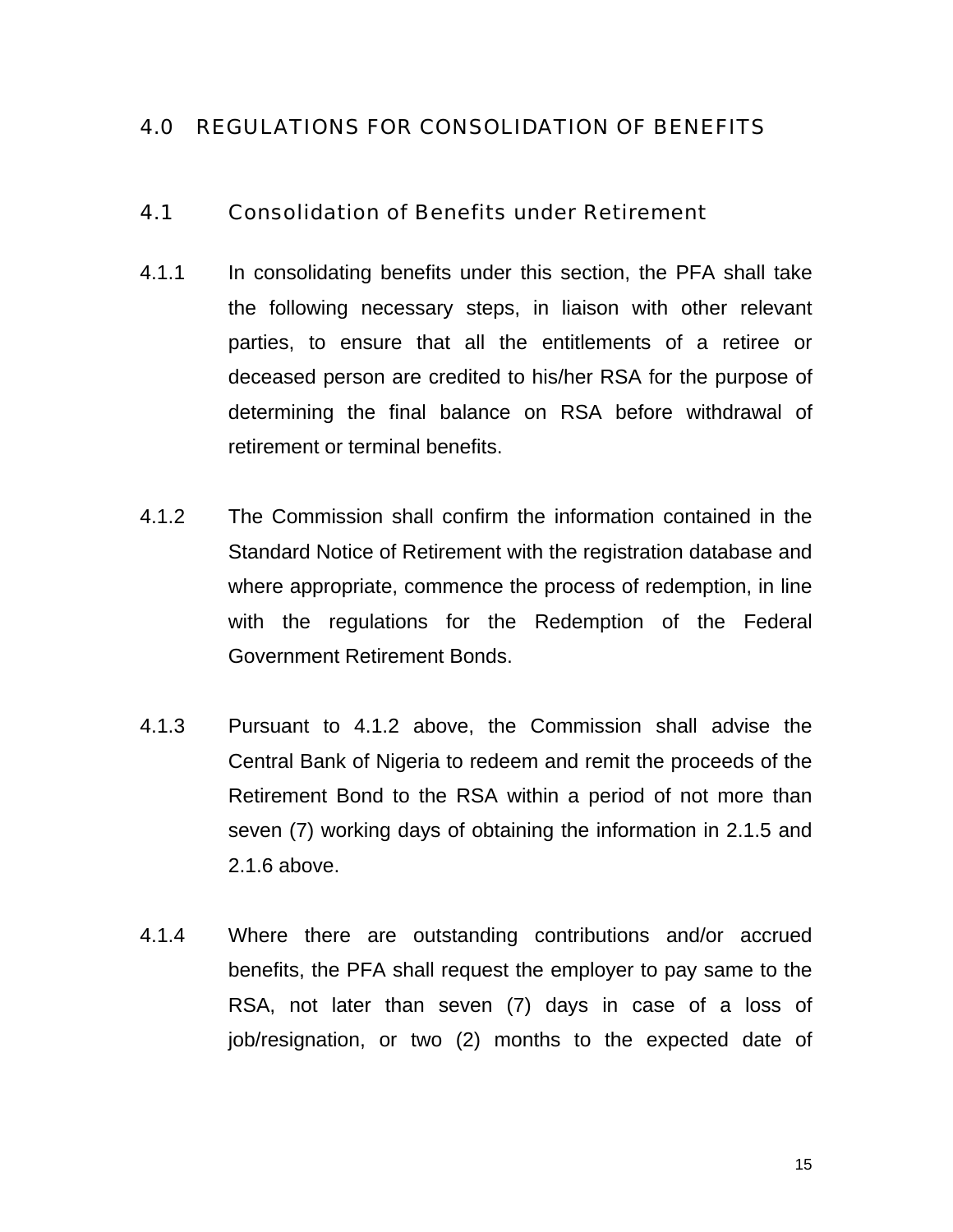retirement, in case of mandatory or compulsory retirement as well as retirement on medical grounds.

- 4.1.5 Where the employer fails to remit the outstanding pension contributions and/or accrued benefits within the stipulated timeline as in 4.1.4 above, the PFA shall notify the Commission in writing, within a period of not more than 7 working days from the date of default.
- 4.1.6 Pursuant to 4.1.5 above, the Commission shall require the employer to comply within a period not exceeding 7 days, failing which it shall administer appropriate sanctions.
- 4.1.7 The PFA shall receive the proceeds arising from 4.1.3, 4.1.4 and/or 4.1.6 above, and convert same into accounting units at the date of receipt.
- 4.1.8 The consolidated balance shall comprise of balance standing to the credit of the RSA and the proceeds as in 4.1.7 above.

#### 4.2 Consolidation of Benefits under Death

- 4.2.1 Once a Notification of death of an employee or retiree has been received by the PFA as in 3.1.1 and 3.2.12 above, it shall deactivate the RSA of the deceased person to facilitate the determination and updating of all applicable benefits.
- 4.2.2 The benefits of a deceased employee who died in active service shall include the proceeds of life insurance policy, accumulated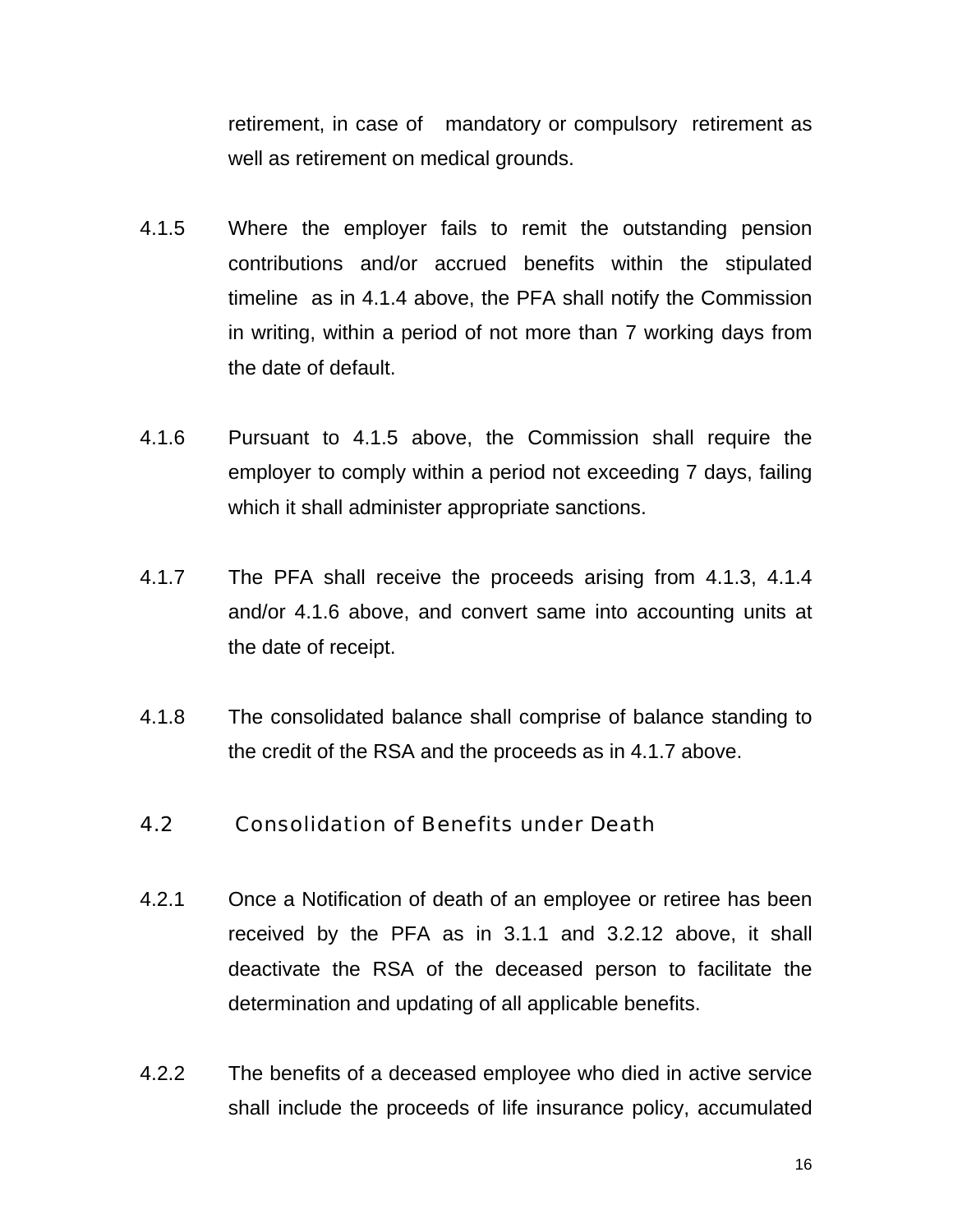contributions and accrued pension benefits (plus income thereon), as represented by any proceeds of the Retirement Bond, for a retiree in the public sector, or acknowledgement of indebtedness, for a retiree in the private sector.

- 4.2.3 The PFA shall, within 48 hours of notification of the death of the employee, notify the employer and request that any outstanding pension contributions of the deceased employee be remitted into his/her RSA. Such remittance must be within 30 days of the PFA's notification to the employer.
- 4.2.4 Where the deceased employee in the private sector is entitled to any accrued pension rights, for which there is any outstanding Acknowledgement of Debt issued by the employer, the PFA shall, within 48 hours of notification of the death of the employee, liaise with the employer, to ensure that such outstanding indebtedness is redeemed and credited to the RSA of the deceased employee, within 30 days of the PFA's notification to the employer.
- 4.2.5 Where the deceased employee died while in active service, the PFA shall, within 48 hours of notification of the death of the employee, request the employer to process and ensure that the proceeds of the life insurance policy are remitted to the RSA of the deceased employee, within 30 days of the PFA's notification to the employer.
- 4.2.6 Where the employer fails to remit the outstanding pension contributions as in 4.2.3, or redeem the outstanding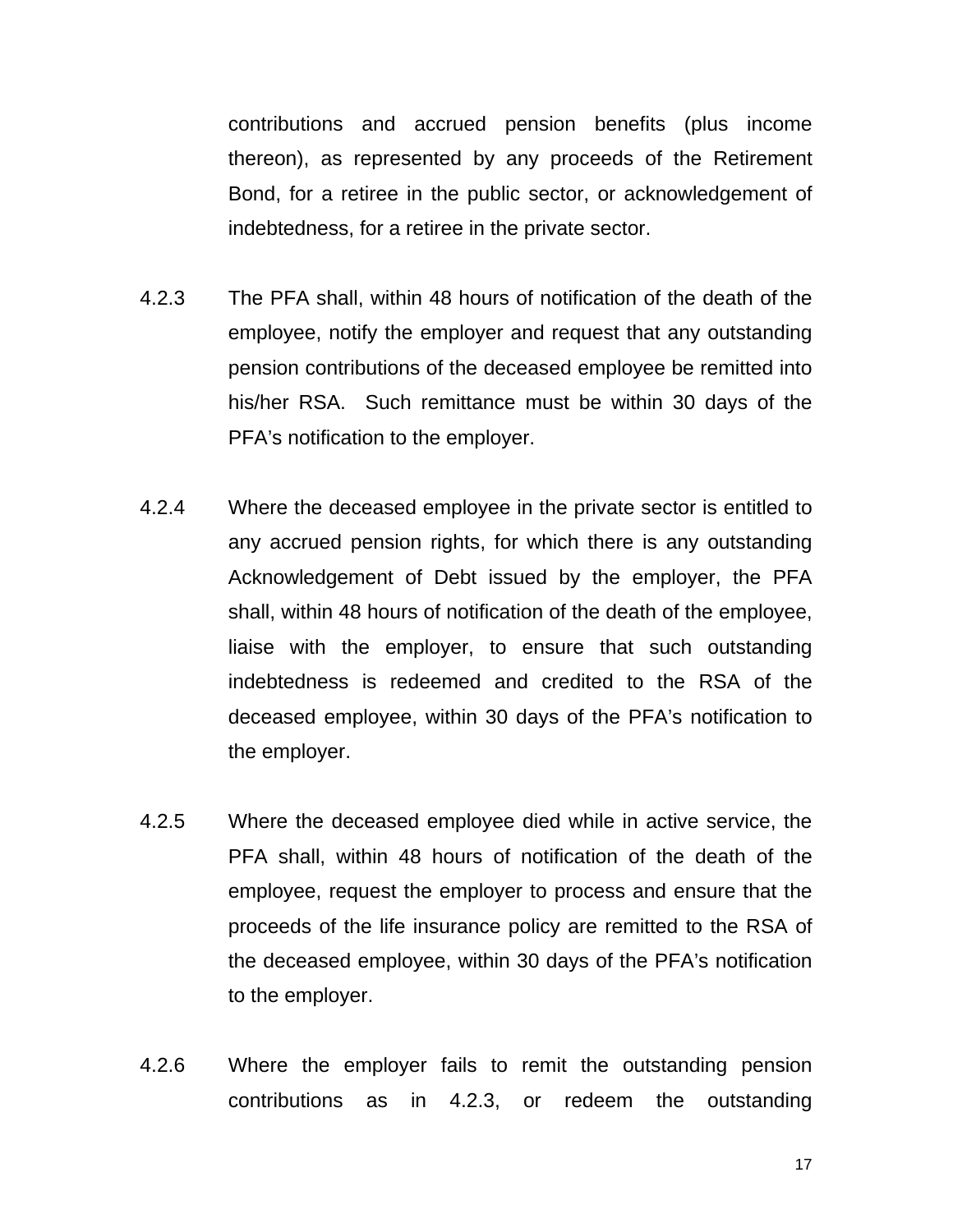Acknowledgement of Debt as in 4.2.4, or cause the proceeds of the life insurance policy to be remitted as in 4.2.5 within the prescribed 30 days period, the PFA shall notify the Commission in writing, within a period of not more than 7 working days from the date of default.

- 4.2.7 Pursuant to 4.2.6 and in respect of 4.2.3 and 4.2.4 above, the Commission shall require the employer to comply within a period not exceeding 7 working days, failing which it shall administer appropriate sanctions.
- 4.2.8 Pursuant to 4.2.6 and in respect of 4.2.5 above, the Commission shall notify the National Insurance Commission of the noncompliance of the insurance company.
- 4.2.9 Where the deceased is an employee in the public sector, the Commission shall advise the Central Bank of Nigeria to redeem and remit the proceeds of the Retirement Bond to the RSA within a period of not more than seven (7) working days.
- 4.2.10 Where the Retirement Bond in 4.2.9 above has not been issued, the PFA shall liaise with the Commission, to ensure that such accrued pension rights are credited to the deceased RSA.
- 4.2.11 Where the deceased employee who died while in active employment is yet to be issued with a retirement Bond, the PFA shall provide the Commission with the following information pursuant to 4.2.10 above,: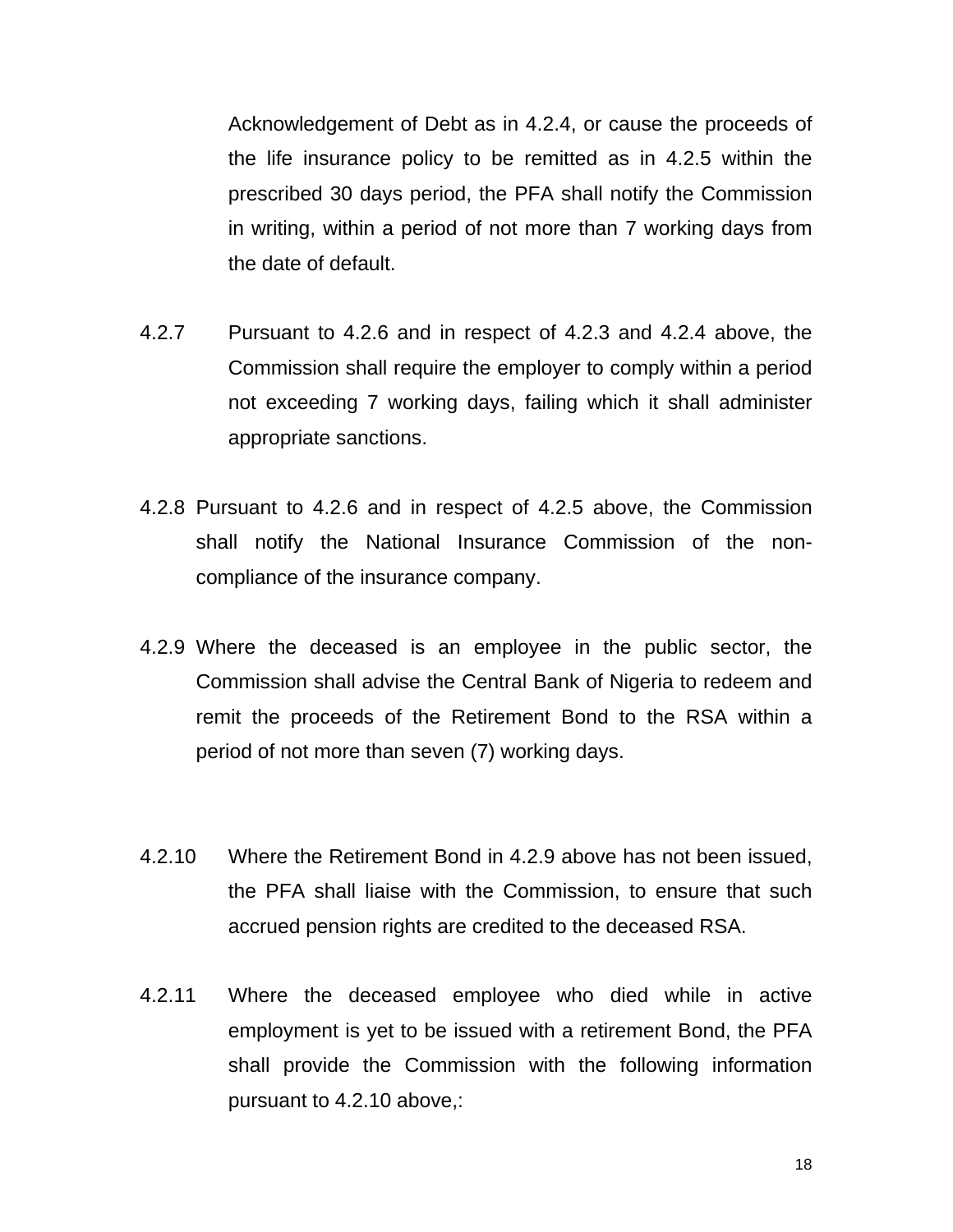- i) Name
- ii) Gender
- iii) Date of Birth
- iv) Date of First Appointment
- v) Designation
- vi) Name of Employer/Employer Code.
- vii) Grade Level and Step as at 30<sup>th</sup> June 2004
- 4.2.12 For such retirement bonds yet to be issued, the Commission shall advise the Central Bank of Nigeria to redeem and remit the proceeds of the Retirement Bond to the RSA of the deceased within a period of not more than seven (7) working days of obtaining the information in 4.2.11 above.
- 4.2.13 The PFA shall receive the proceeds resulting from 4.2.3, 4.2.4 and 4.2.5 above, where applicable, into the RSA of the deceased and shall convert them into accounting units at the ruling unit value as at the date of receipt.
- 4.2.14 The consolidated benefit of the deceased as specified in 4.2.2 above shall, therefore, be the sum of the balance on the RSA as in 4.2.13 above and the lump sum amounts received as in 4.2.9 or 4.2.12 above, as the case may be.
- 4.2.15 In the case of a deceased retiree, the consolidated balance shall be the outstanding balance on the RSA.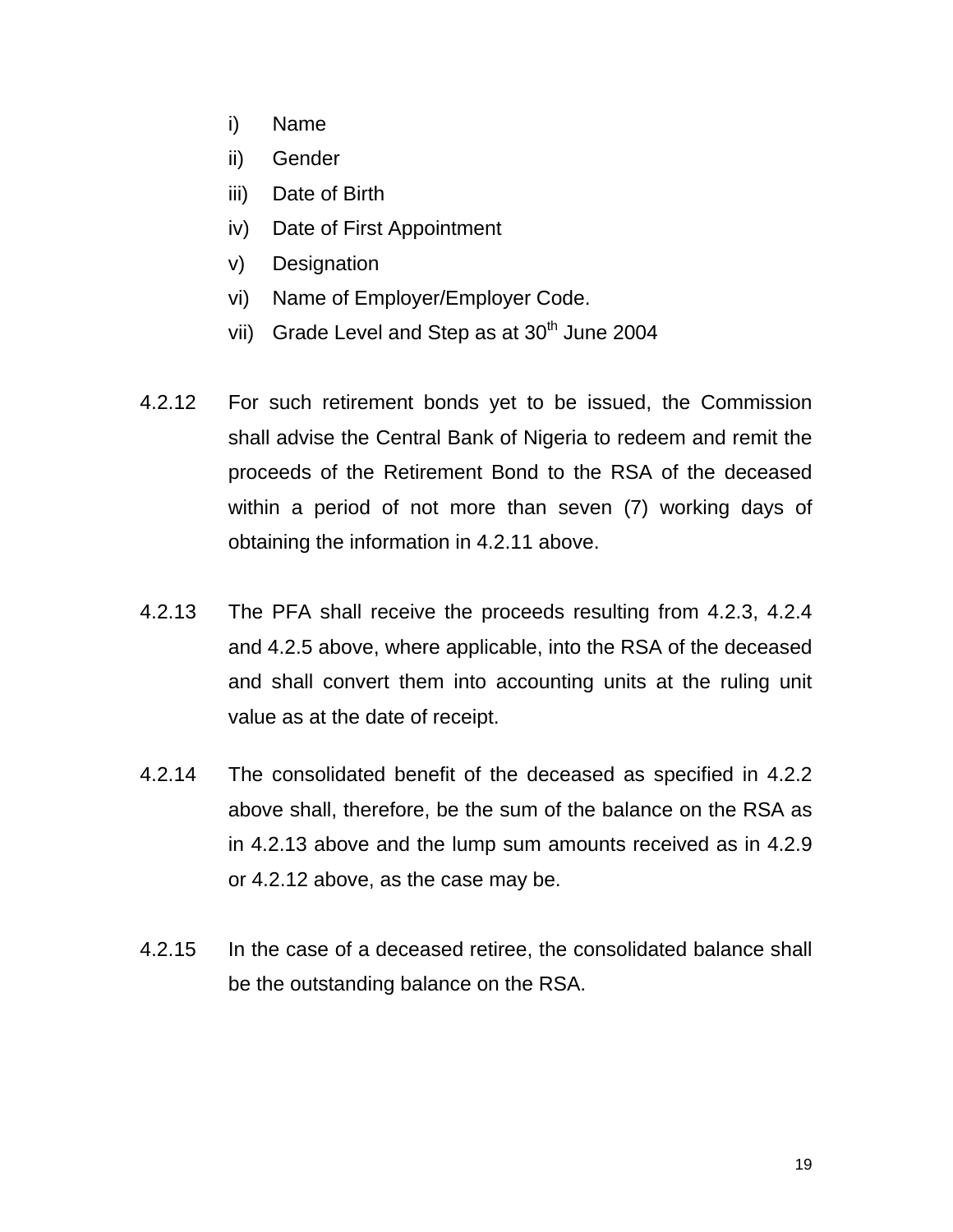### 5.0 REGULATIONS FOR PAYMENT OF BENEFITS

#### 5.1 Programmed Withdrawals

- 5.1.1 Following the processes outlined in Sections 2.0 and 4.0 of these regulations, if the retiree opts for programmed withdrawals, the PFA shall determine the amount of periodic withdrawals to be made from the retiree's RSA in line with the regulations on the Computation of Programmed Withdrawals issued by the Commission.
- 5.1.2 The PFA shall notify the Commission by sending information relating to the retiree (as contained in Appendix 4) and shall request the Commission's approval of programmed withdrawal arrangements.
- 5.1.3 The Commission would within five (5) working days of receipt of the notification, communicate its approval or rejection to the PFA and shall transfer the retiree's RSA to the retirees' database.
- 5.1.4 Upon receipt of the Commission's approval, the PFA and the retiree shall jointly execute the Programmed Withdrawal Agreement, stating the terms and conditions of the programmed withdrawal as contained in Appendix 4.
- 5.1.5 Where the retiree opts for lump sum withdrawal as approved in 5.1.4 above, the PFA shall issue a payment instruction to its PFC to effect the payment. The payment shall be made to the retiree's designated bank account.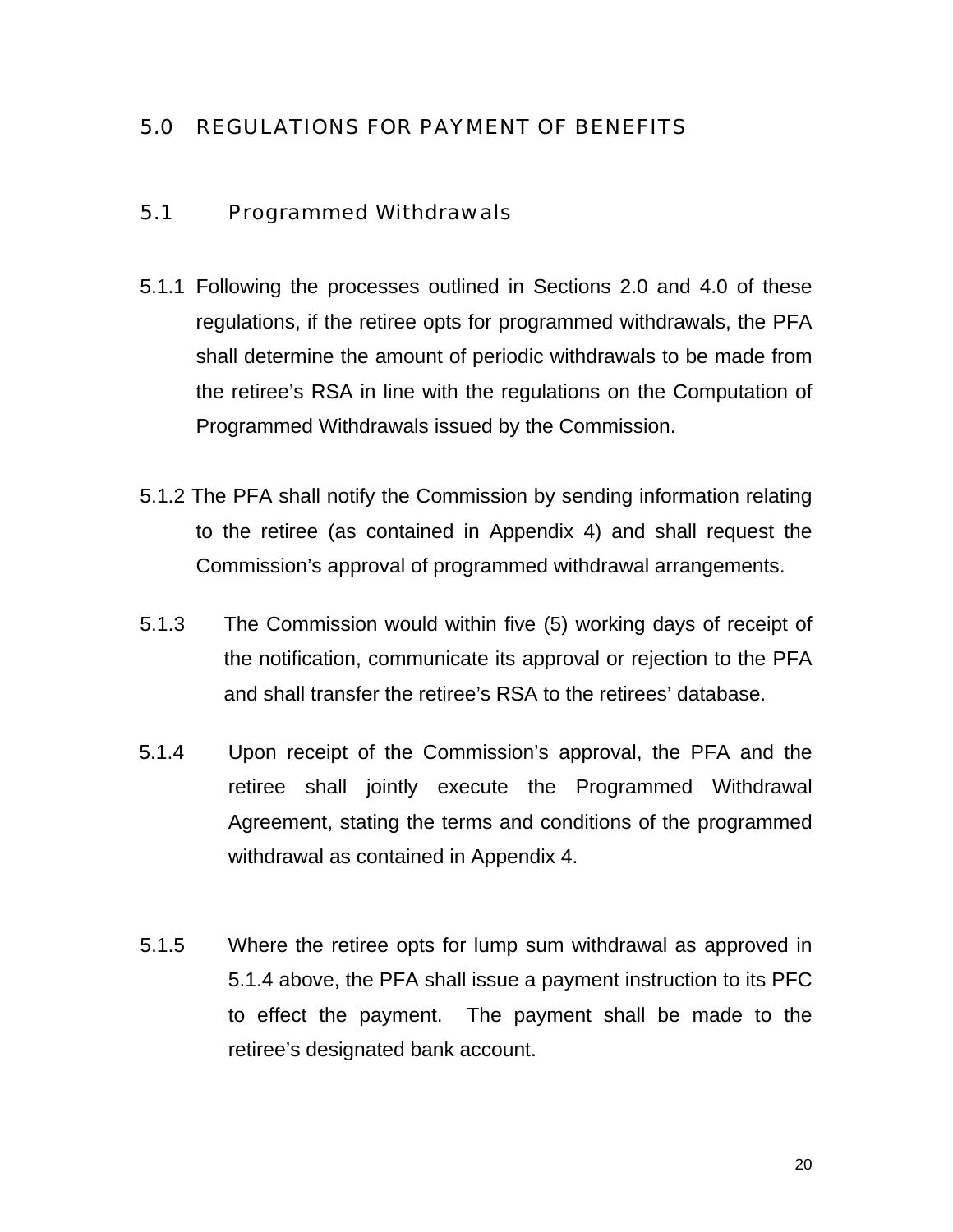- 5.1.6 The PFA shall issue a Retiree Standing Payment Order to its PFC in respect of the programmed withdrawals. The PFA shall re-issue the payment order every 12 months.
- 5.1.7 The Retiree Standing Payment Order (Appendix 6) shall contain the following information:
	- i) Name of retiree
	- ii) RSA number
	- iii) Value of periodic payments
	- iv) Periodicity of the payments
	- v) Name and address of retiree's bank
	- vi) Retiree's bank account number
	- vii) Commencement date of payment
- 5.1.8 The PFC shall effect the respective payments as and when due and shall advise the PFA accordingly.
- 5.1.9 The PFC shall render the monthly Pension Payment Returns by PFCs (Appendix 5), to the Commission on all pension payments made. The returns, which shall be rendered in respect of each PFA, shall contain the following minimum information:
	- i) Name of retiree
	- ii) RSA number
	- iii) Relevant month
	- iv) Amount paid
	- v) Receiving bank name and account number
- 5.1.10 The PFA shall continue to issue quarterly statements to the retiree in respect of his/her RSA.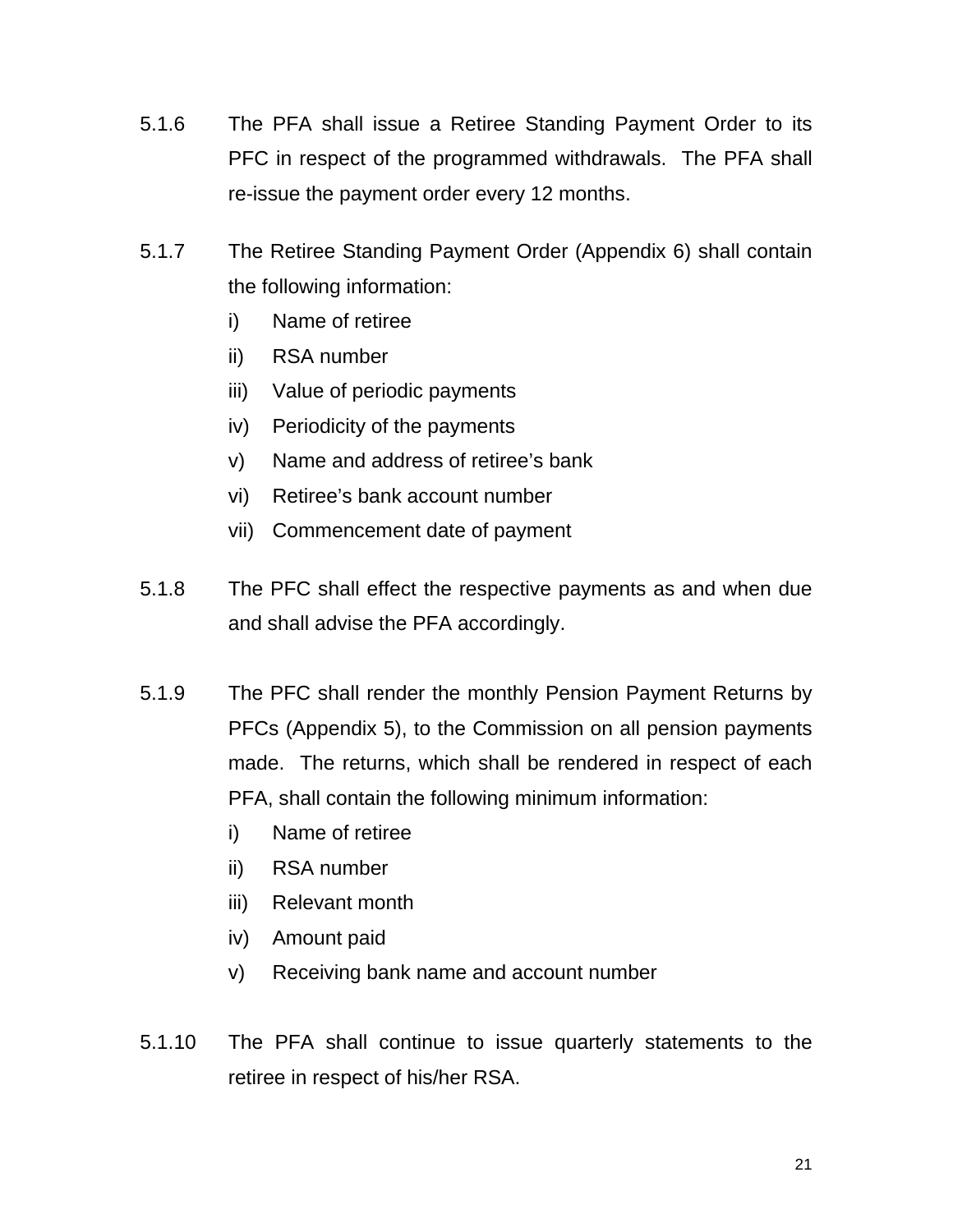5.1.11 Notwithstanding 5.1.4 above, a retiree in the private sector may access any sums of money generated by his/her accrued pension rights determined or contributed before the commencement of the Act, based on the terms of the contract of employment prior to the commencement of the Act.

#### Payments under Compulsory Retirement

- 5.2.1 Any employee who retires in accordance with the terms and conditions of his/her employment before attaining the age of 50 years, shall have full access to his/her RSA **in accordance with the procedures set out in Section 4.0 and 5.1 of these regulations.**
- 5.2.2 Such an employee who retires in accordance with the terms and conditions of his/her employment before attaining the age of 50 years, may, on request, withdraw a lump sum amount of not more than 25% of the amount standing to the credit of his/her RSA.
- 5.2.3 Following the payment of the lump sum amount specified in 5.2.2 above, the individual can only access the balance on his/her RSA after attaining the age of 50 years, in line with the procedures set out in Sections 4.0 and 5.0 of these regulations.
- 5.2.4 An employee who resigns his/her employment after attaining the age of 50 years may access the balance on the RSA when he/she attains the contractual retirement age of the last employer in line with the procedures set out in 4.0 and 5.1 of these regulations.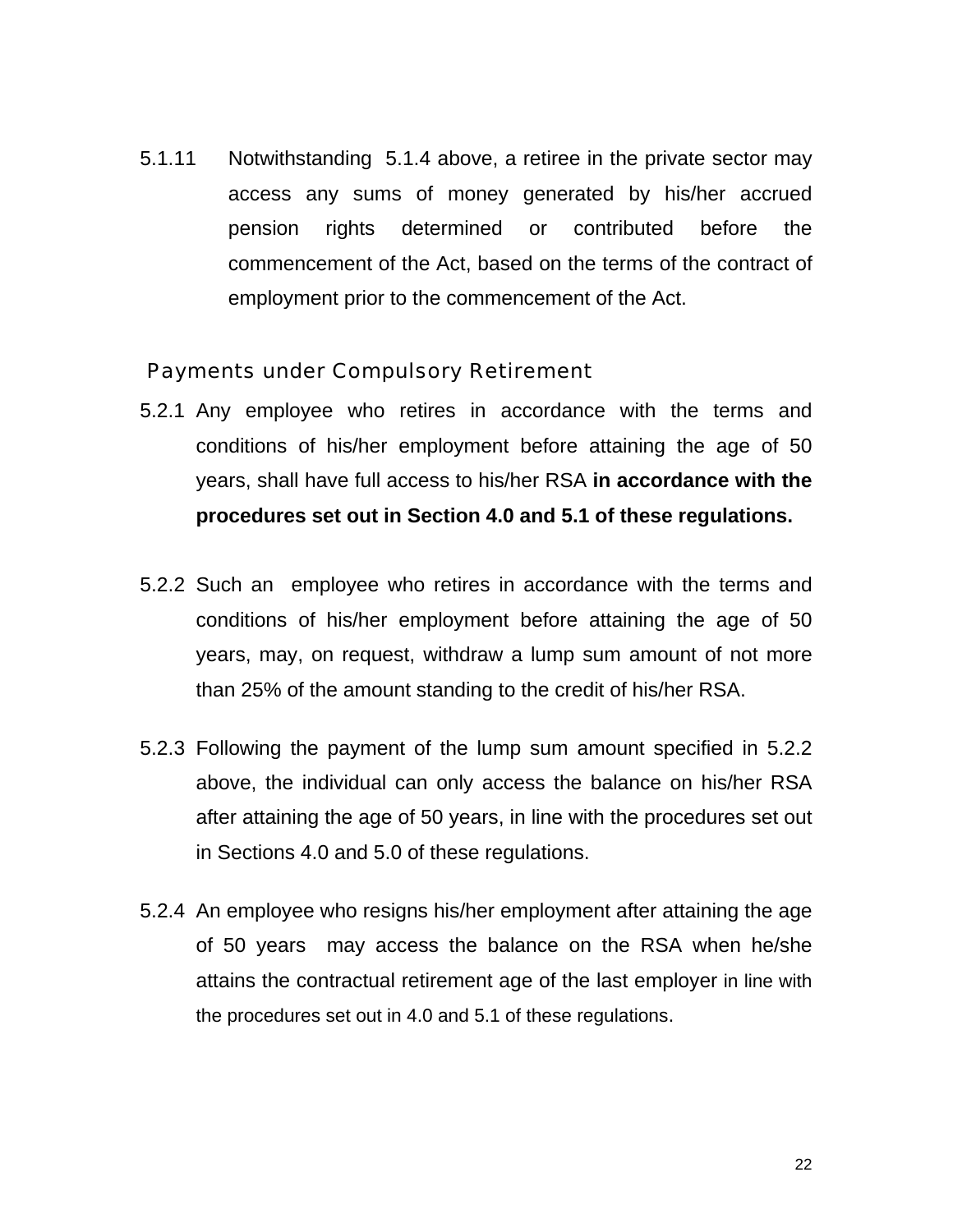5.2.5 The provisions of 5.2.1 to 5.2.4 of these regulations notwithstanding, where an employee in the public service loses his/her job at the employer's instance, before the maturity date of the Federal Government Retirement Bond issued to him/her, the bond shall be redeemed into his/her RSA at the time of loss of job.

#### 5.2 Payment of Death Benefits

- 5.3.1 The PFA shall receive and vet all the documents stated in 3.1.5 and 3.2.6 above. The documents shall be vetted by a duly designated top management staff of the PFA.
- 5.3.2 The PFA shall retain copies of the documents above after sighting the originals.
- 5.3.3 The PFA shall confirm the Letter of Administration or Will admitted to Probate with the issuing authority by requesting for a Certified True Copy from the Probate Registry.
- 5.3.4 Where the Executor/Administrator differs from the Next-of-Kin, the PFA shall, after confirmation of the Letter of Administration or Will admitted to Probate, update its database with information on the confirmed Executor/Administrator.
- 5.3.5 Pursuant to 5.3.4 above, the PFA shall, not later than 24 hours after confirmation of the Letter of Administration or Will admitted to Probate, inform the Commission of the confirmed executor/administrator and the consolidated value on the RSA of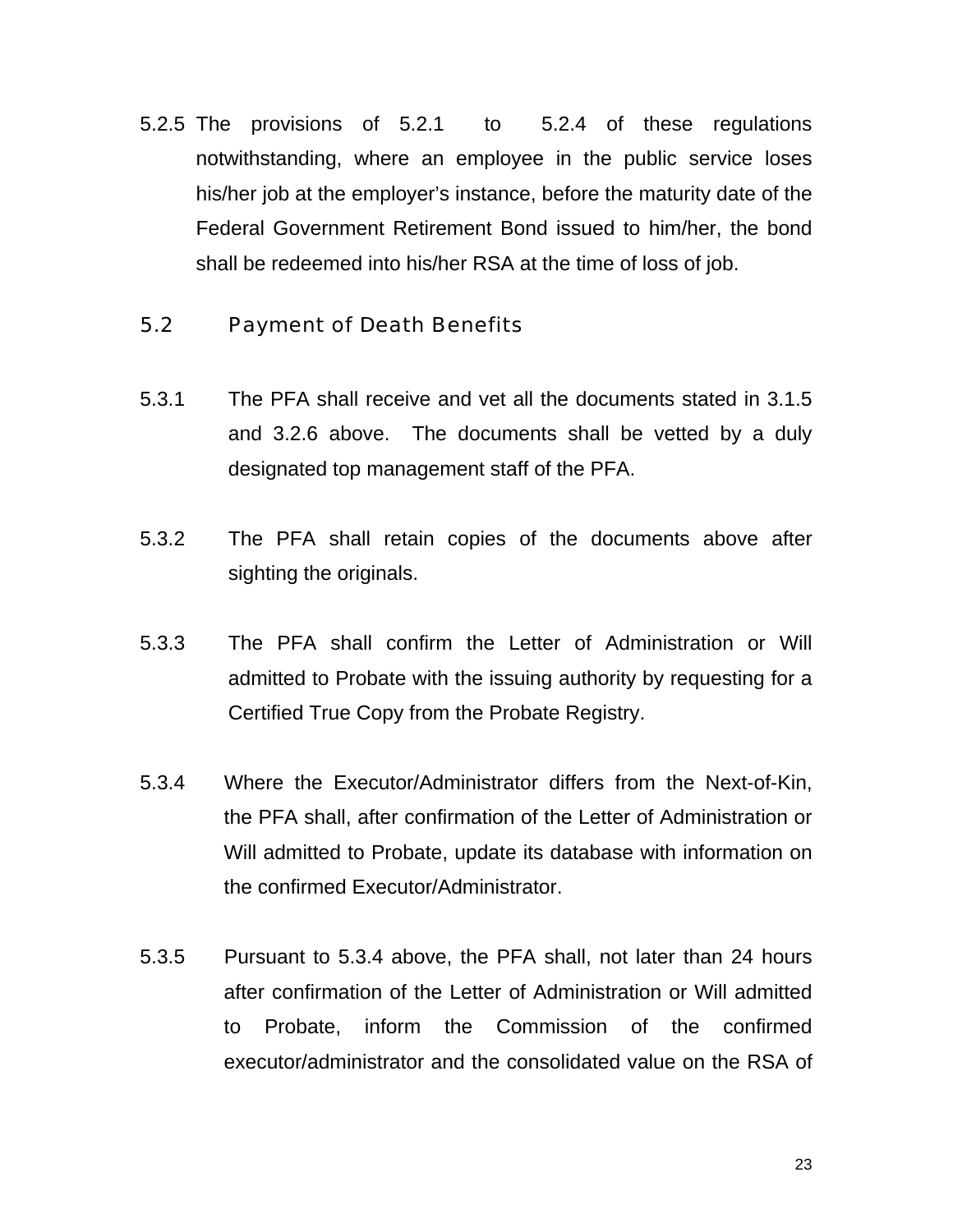the deceased, including the designated bank account of the Executor/Administrator.

- 5.3.6 The PFA shall, not later than 48 hours after confirmation of the Letter of Administration or Will admitted to Probate, request the Commission's approval or rejection, in writing, for the payment of the consolidated amount (where the deceased employee died in active service) or the balance of retirement benefits in the RSA of a deceased retiree, to the Executor/Administrator.
- 5.3.7 The Commission would, not later than 48 hours after the receipt of request for approval or rejection as in 5.3.6 above, communicate, in writing, to the PFA, the approval or rejection of the request.
- 5.3.8 Upon the receipt of the Commission's approval, the PFA shall request its PFC to disburse the consolidated amount, or balance of retirement benefit, en-bloc, to a designated bank account of the Executor/Administrator, not later than 7 days from the date of the PFA's instruction.
- 5.3.9 Notwithstanding 5.3.8 above, the PFA may request the PFC to disburse the balance on the RSA and or proceeds of life insurance policy en-bloc, to a designated bank account of the Executor/Administrator, pending the receipt of the proceeds of the retirement bond/accrued rights and vice versa.
- 5.3.10 The PFC shall notify the PFA and the Commission of the payment within 24 hours of disbursement.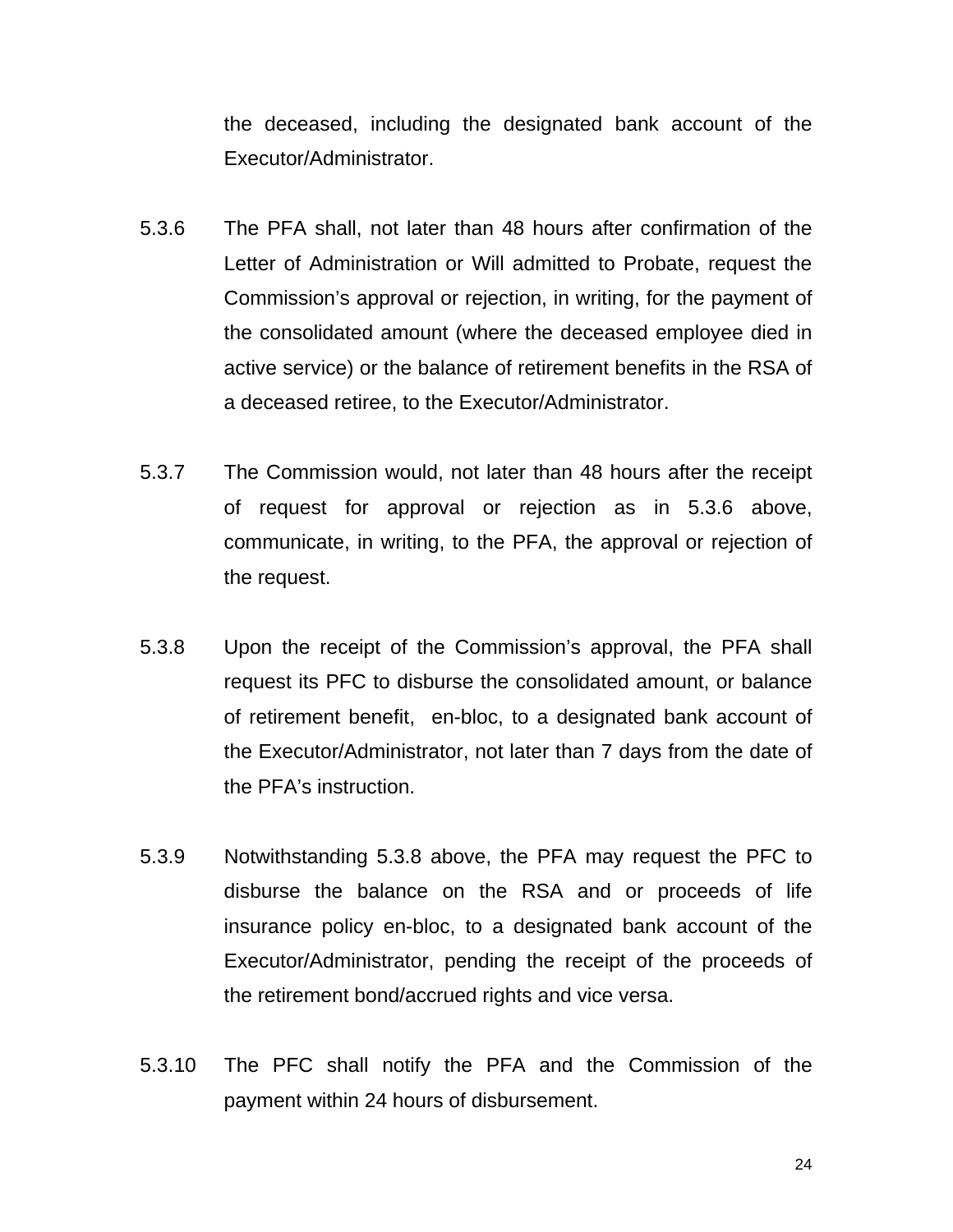- 5.3.11 The PFA, upon receipt of the PFC's notice, shall in writing, inform the Executor/Administrator of the payment within 48 hours of the payment.
- 5.3.12 The PFA shall render monthly Death Benefit Payment Returns (Appendix 3) to the Commission stating the following details:
	- i) Name of deceased employee/retiree
	- ii) Gender
	- iii) Date of Birth
	- iv) Marital Status
	- v) Date of Death
	- vi) Last employer/Code
	- vii) Amount paid
	- viii) Particulars of Executors/Administrators and/or Next of Kin where applicable.

# 5.3 Payment of Benefits in Respect of Approved Existing Schemes

- 5.3.1 Notwithstanding the provisions of these regulations, a CPFA shall continue to pay retirement and death benefits under the terms and conditions provided by the Trust Deed and in line with internal rules and regulations guiding the closed pension scheme.
- 5.3.2 Where the retiree/deceased was a member of an approved existing scheme, a PFA shall pay the retirement/death benefits under the terms and conditions provided by the Trust Deed and in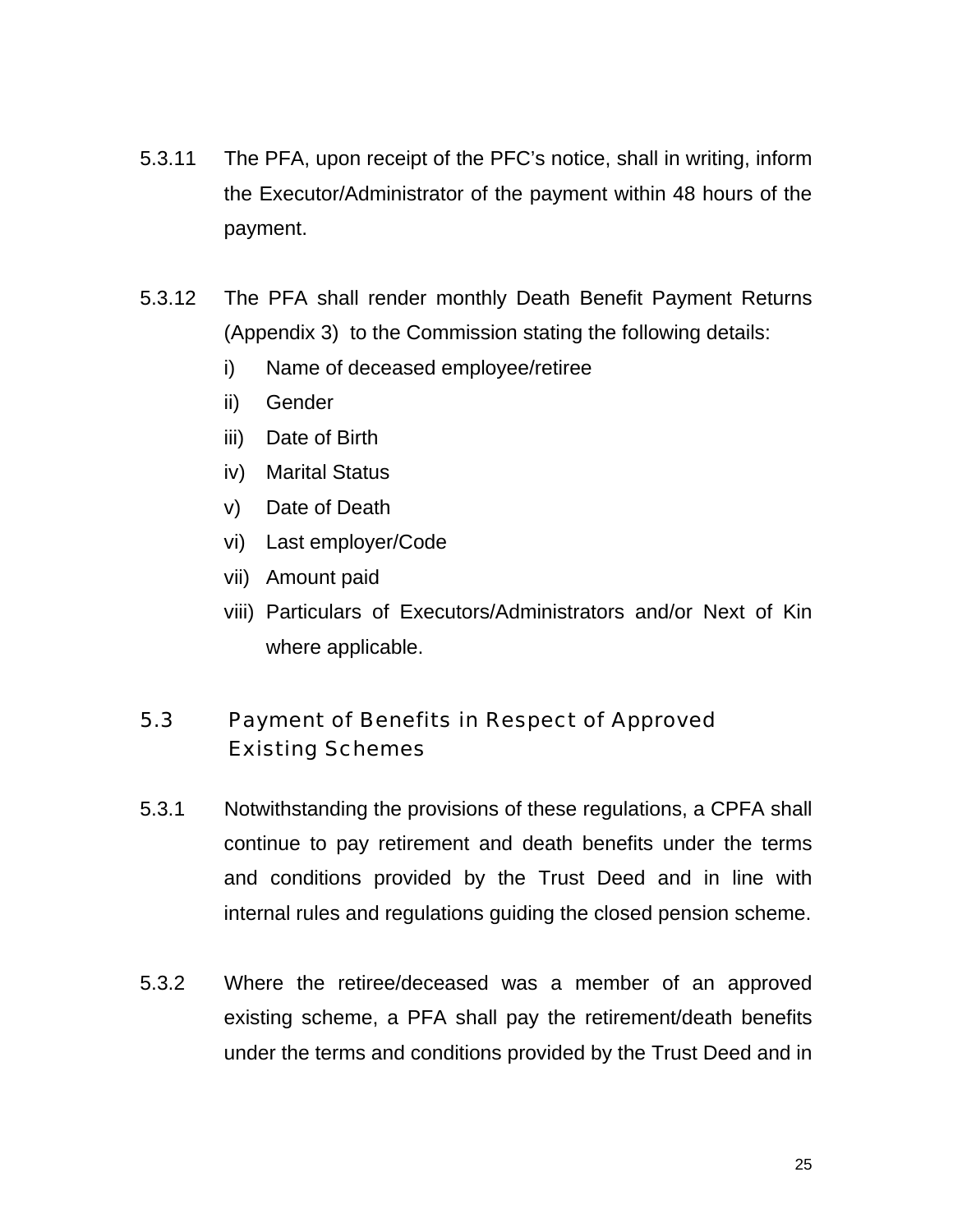line with internal rules and regulations for the approved existing scheme.

- 5.3.3 Pursuant to 5.4.1 and 5.4.2 above, the CPFA or PFA shall render monthly Death Benefit Payment Returns for CPFAs and Existing Schemes (Appendix 3) to the Commission stating the following details:
	- i) Name of deceased employee/retiree
	- ii) Gender
	- iii) Date of Birth
	- iv) Marital Status
	- v) Date of Death
	- vi) Last employer/Code
	- vii) Amount paid
	- viii) Particulars of Executors/Administrators and/or Next of Kin where applicable.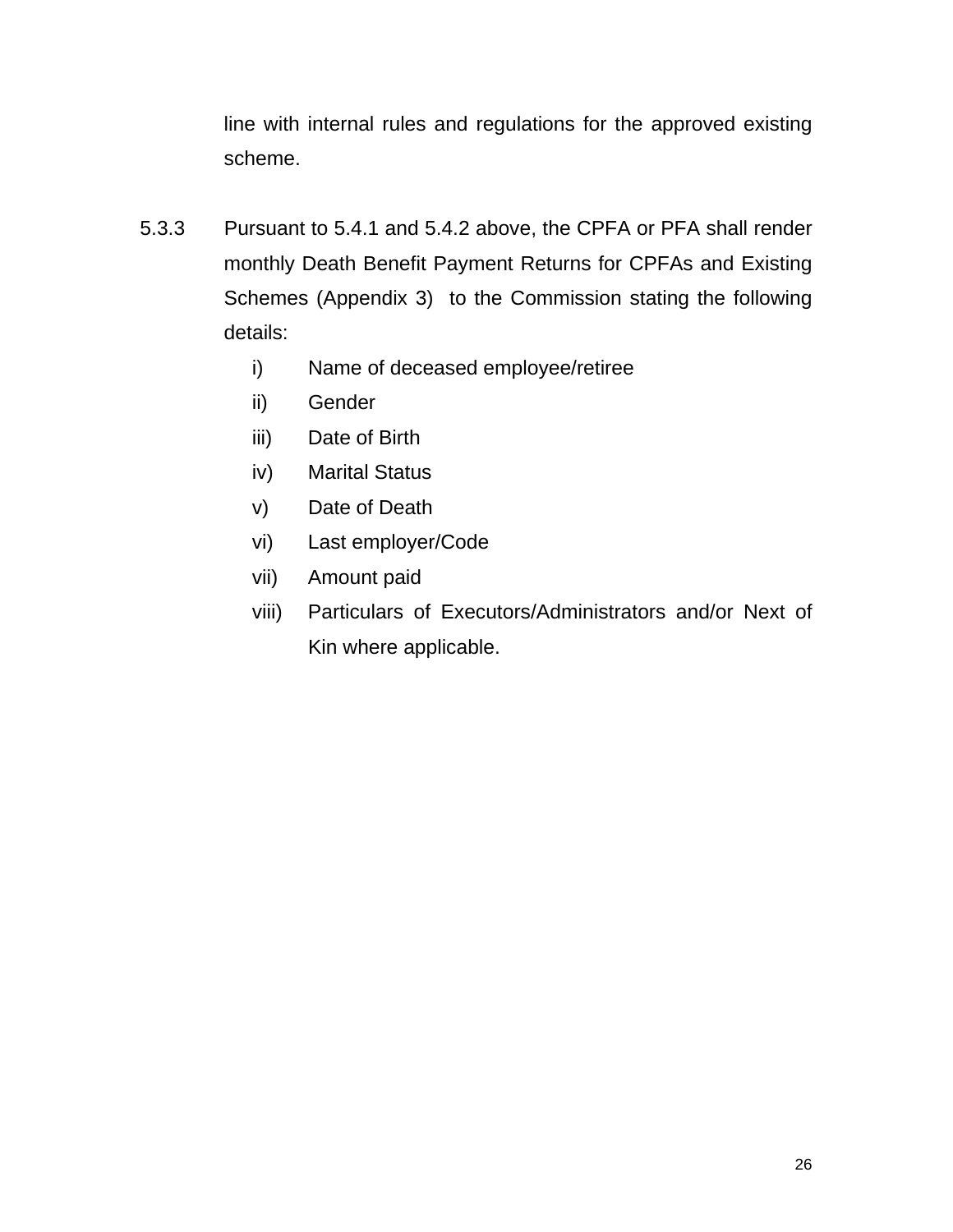### 6.0 REVIEWS AND ENQUIRIES

- 6.1 These regulations are subject to reviews as the need arises.
- 6.2 All enquiries regarding these regulations shall be directed to the Director General, National Pension Commission.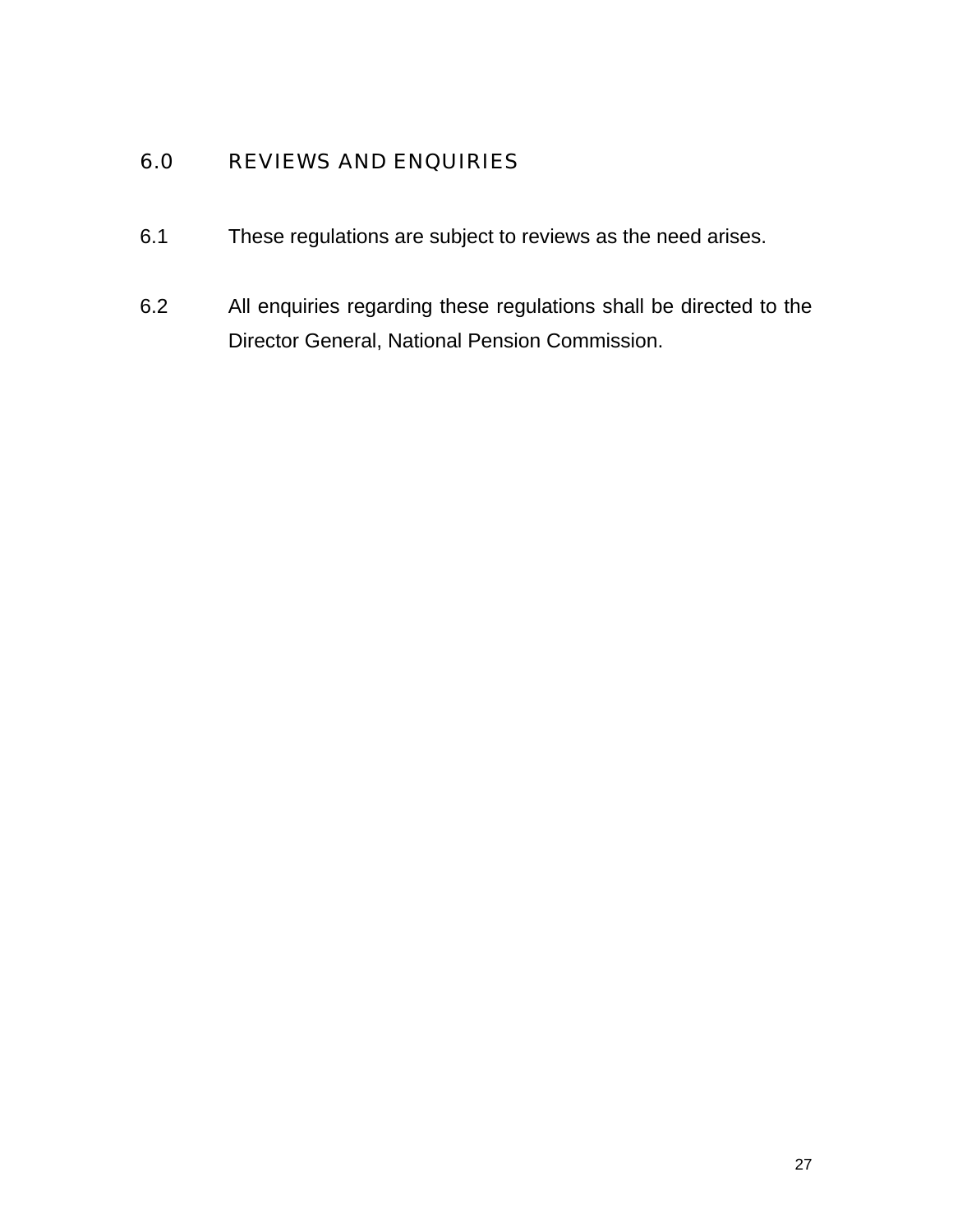#### **GLOSSARY OF TERMS**

**Employee -** This means any person employed in the public service of the Federation or States and Federal Capital Territory or private company or organisation or firm with 5 or more workers.

**Employer -** Employer means the Federal Government of Nigeria or State governments and Federal Capital Territory or a private company or organisation or firm that provide work for 5 or more people

**Next of Kin** \_- This is an individual named by the RSA holder (employee or retiree) as the contact person in the case of any information required in respect of the RSA holder. He may or may not be a beneficiary or administrator/executor of the estate of the deceased. The term also covers any representative of the employee or retiree or deceased, where the named next of kin is a minor.

**Contributory Pension Scheme -** This means the Scheme introduced under Section 1 of the Pension Reform Act 2004 whereby the employer and employee contribute to the retirement savings account of the employee for payment of his/her retirement benefits.

**Defined Contribution (DC) -** The type of pension system where the final retirement benefits payable to an employee depends on the contributions and the net investment returns.

**Mortality Table -** This is a table, as issued by the Commission, that shows the probability of death at each age.